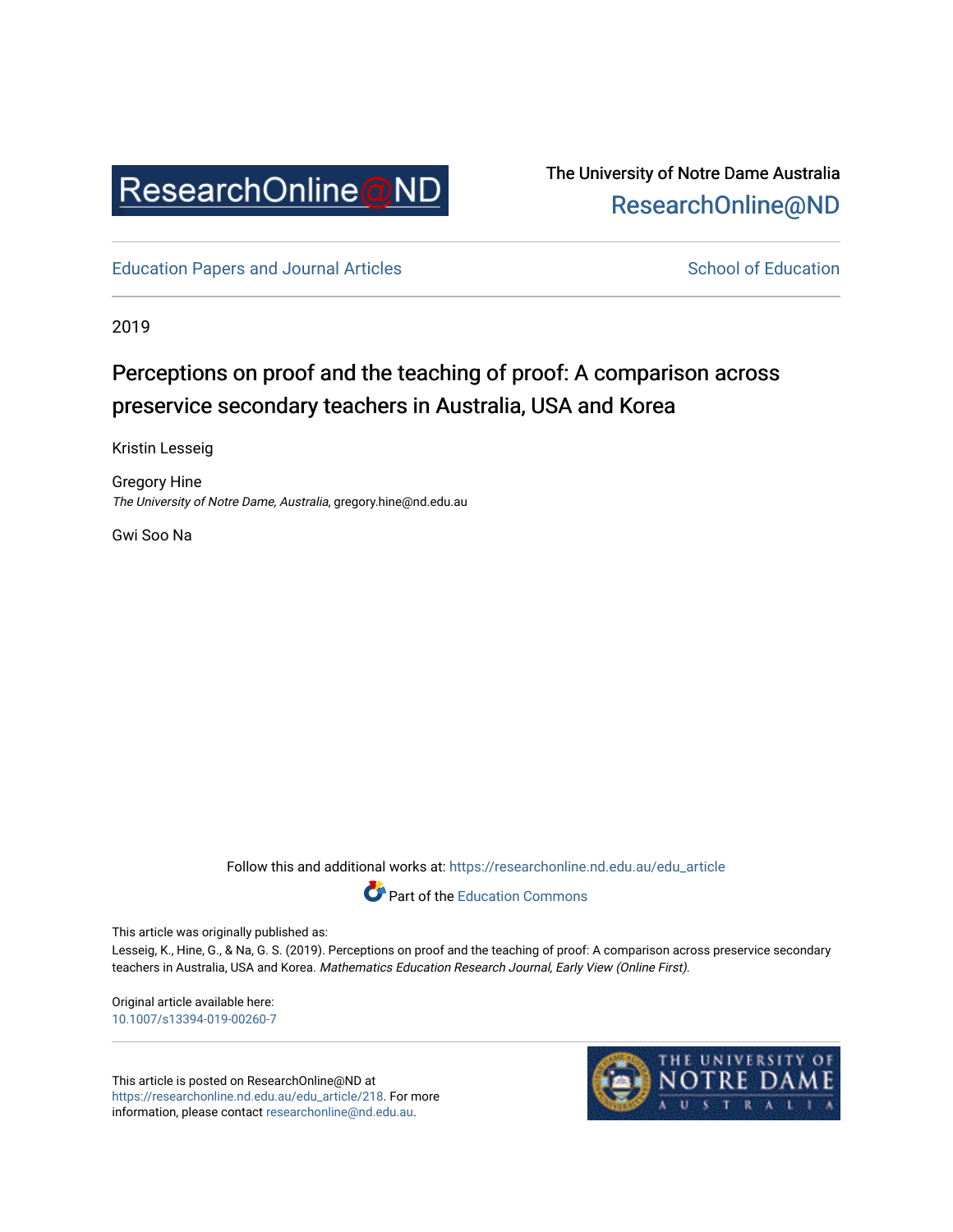**Copyright:** © Mathematics Education Research Group of Australasia, Inc. 2019

This article published in *Mathematics Education Research Journal*  available [https://link.springer.com/article/10.1007/s13394-019-00260-7#citeas](https://link.springer.com/article/10.1007/s13394-019-00260-7%23citeas)

Lesseig, K., Hine, G., and Na, G.S. (2019) Perceptions on proof and the teaching of proof: A comparison across preservice secondary teachers in Australia, USA and Korea. *Mathematics Education Research Journal*, *Early View Online First*. doi: 10.1007/s13394-019-00260-7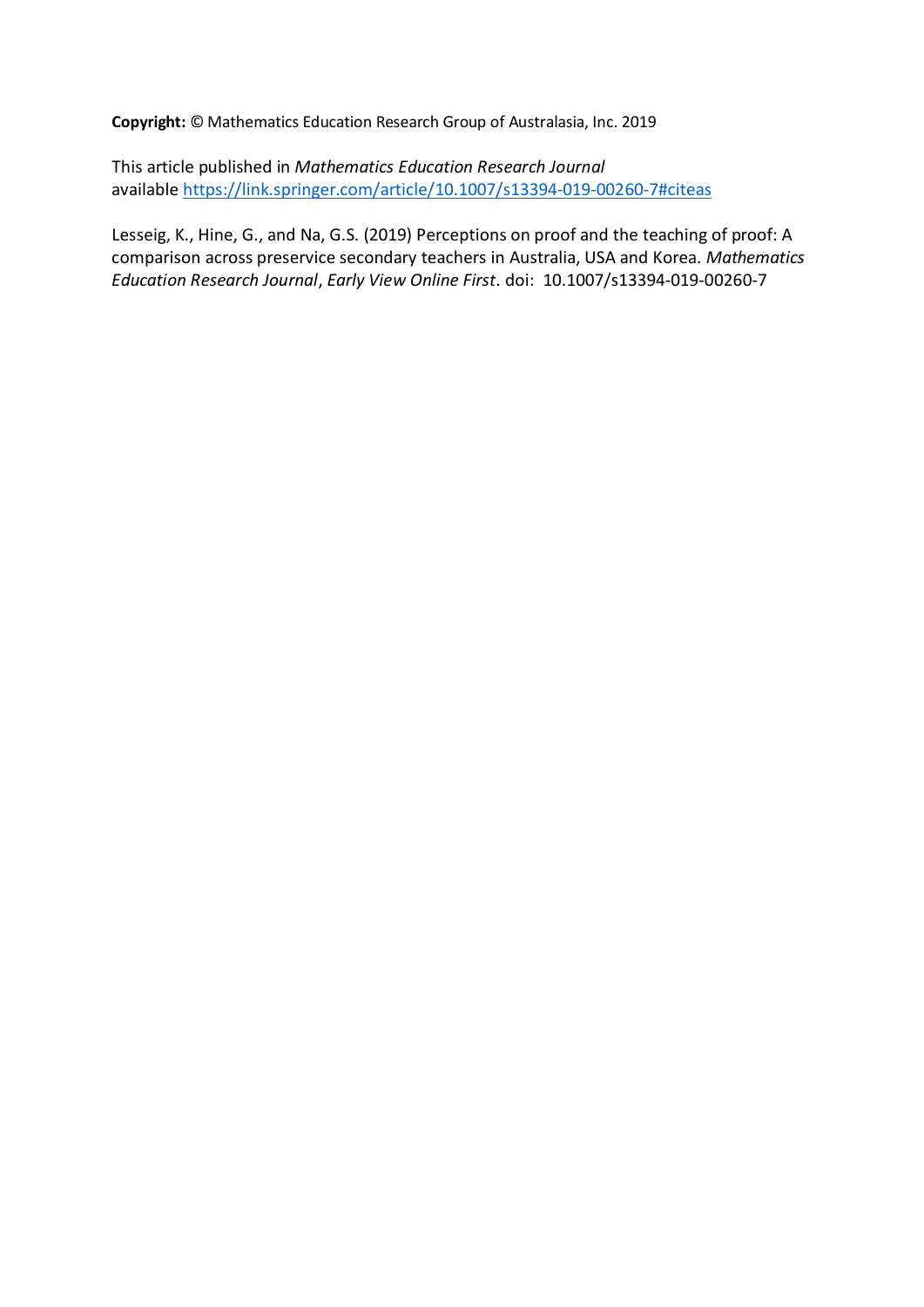#### ORIGINAL ARTICLE

# Perceptions on proof and the teaching of proof: a comparison across preservice secondary teachers in Australia, USA and Korea



Kristin Lesseig<sup>1</sup> • Gregory Hine<sup>2</sup>  $\bullet$  • Gwi Soo Na<sup>3</sup> • Kaleinani Boardman<sup>4</sup>

Received: 24 July 2018 / Revised: 29 January 2019 / Accepted: 12 February 2019 Published online: 26 February 2019  $\odot$  Mathematics Education Research Group of Australasia, Inc. 2019

## **Abstract**

Despite the recognised importance of mathematical proof in secondary education, there is a limited but growing body of literature indicating how preservice secondary mathematics teachers (PSMTs) view proof and the teaching of proof. The purpose of this survey research was to investigate how PSMTs in Australia, the USA and Korea perceive of proof in the context of secondary mathematics teaching and learning. PSMTs were able to outline various mathematical and pedagogical aspects of proof, including purposes, characteristics, reasons for teaching and imposed constraints. In addition, PSMTs attended to differing, though overlapping, features of proof when asked to determine the extent to which proposed arguments constituted proofs or to decide which arguments they might present to students.

Keywords Reasoning and proof . Preservice teacher education . Mathematical knowledge for teaching . High school education . Secondary school education

## Introduction

The centrality of proof to the discipline of mathematics is indisputable. However, the extent to which proof plays a significant role in the teaching and learning of

 $\boxtimes$  Gregory Hine [gregory.hine@nd.edu.au](mailto:gregory.hine@nd.edu.au)

> Kristin Lesseig kristin.lesseig@wsu.edu

Gwi Soo Na gsna21@cje.ac.kr

Kaleinani Boardman kaleinani.titcomb@wsu.edu

Extended author information available on the last page of the article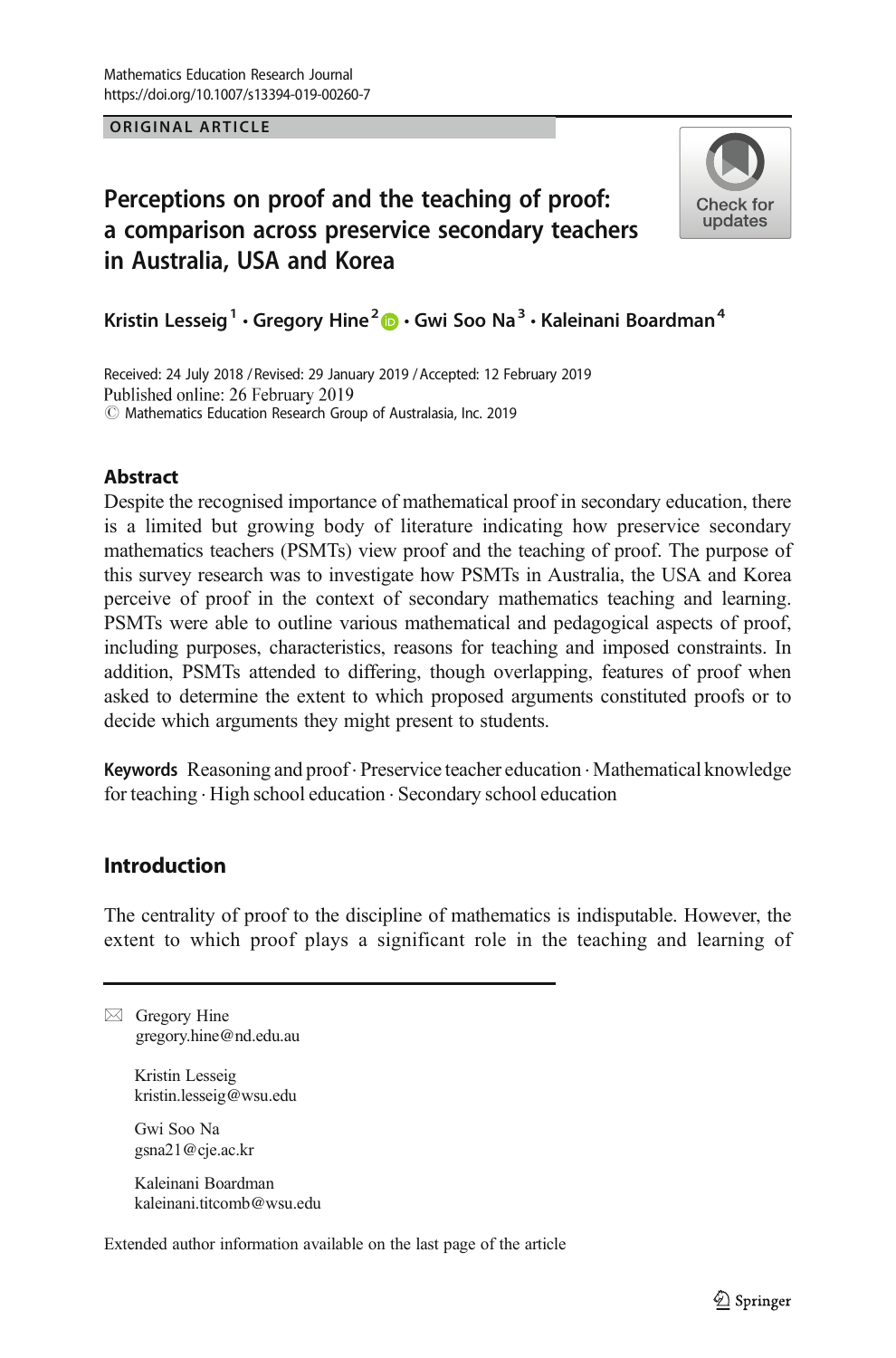mathematics across the grades is subject to variation and debate (Hanna and de Villiers [2008;](#page-25-0) Reid and Knipping [2010;](#page-26-0) Stylianou et al. [2009](#page-26-0)). Proof engages students in authentic mathematical practices—revealing the axiomatic structure of the discipline and the infallible nature of mathematical truths (Zaslavsky et al. [2012\)](#page-27-0). More importantly, constructing mathematical arguments to convince oneself or others of statement's truth (or falsehood) provides opportunities for students to deepen their understanding of underlying mathematical ideas.

However, research has revealed that secondary mathematics teachers often hold a limited view on the purpose of proof instruction and its appropriateness for all students (Bergqvist [2005;](#page-25-0) Knuth [2002a](#page-25-0); Kotelawala [2016\)](#page-26-0). Views of proof as a formalistic mechanism are magnified for prospective teachers (Boyle et al. [2015;](#page-25-0) Varghese [2009](#page-26-0)) whose most recent experiences with proof are often in the context of upper-level mathematics courses. Without a more complete understanding of the nature of proof and its role in learning mathematics, it is unlikely that beginning teachers will be equipped to enact proof instruction for all students. To assist in this regard, we offer an analysis of preservice secondary mathematics teachers' perceptions of proof and their validations of proposed proofs. Our study complements previous international comparative research on teacher knowledge of proof (e.g. Schwarz et al. [2008](#page-26-0)) to strengthen the literature base and to provide direction for future research and practice in proof education.

The aim of this research was to (1) investigate how preservice secondary mathematics teachers (PSMTs) in the USA, Australia and South Korea perceived the purpose of proof in the context of secondary mathematics teaching and learning, and (2) determine what characteristics of proof PSMTs centralise in their evaluations of proofs. In the following section, we first provide our overarching perspective on teacher knowledge of proof before reviewing the literature pertaining to each of these aims, teachers' perceptions of the role of proof and how teachers evaluate student proofs.

#### Perspectives on mathematical knowledge for teaching proof

In concert with others (e.g. Baumert et al. [2010;](#page-25-0) Hill et al. [2008\)](#page-25-0), we contend that teachers' instructional practices are constrained by a complex constellation of teacher knowledge, skills and dispositions. In our case, this includes mathematical content knowledge such as knowing what constitutes a proof, specialised knowledge of proof connected to the work of teaching (i.e. ability to recognise alternate forms of proof and evaluate a range of arguments) and views of the purpose of proof in school mathematics. Our view of mathematical knowledge for teaching proof is grounded in situative perspectives on teacher learning (Adler and Davis [2006](#page-25-0); Putnam and Borko [2000](#page-26-0)) that take into account the various contexts and tasks through which knowledge is both acquired and deployed.

For example, preservice teachers encounter proof, and hence develop knowledge, skills and dispositions toward proof and teaching proof, in multiple settings that include their own lower and secondary schooling, university mathematics courses and methods courses within teacher education departments. The value of a situative perspective (i.e. attending to varied contexts and knowledge domains) is evidenced in studies demonstrating how teachers' conceptions of proof within the discipline of mathematics are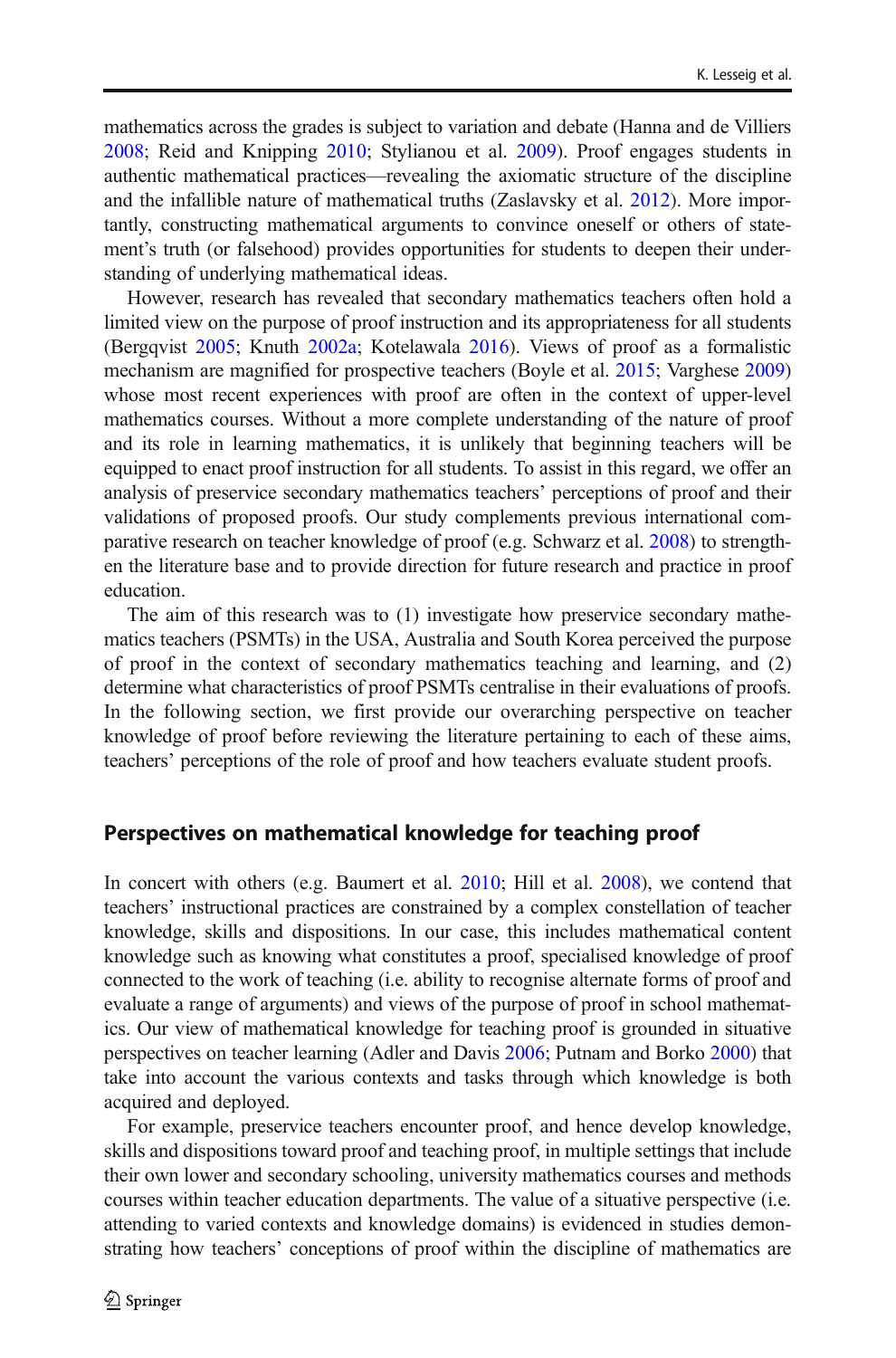sometimes at odds with their instructional practices and views on the role of proof in mathematics learning (e.g. Knuth [2002b](#page-25-0); Kotelawala [2009](#page-26-0); Peressini et al. [2004;](#page-26-0) Tsamir et al. [2009](#page-26-0)). This perspective underlies a number of frameworks that have been developed to delineate mathematical knowledge that supports the work of teaching proof (e.g. Lesseig [2016;](#page-26-0) Steele and Rogers [2012](#page-26-0); Stylianides and Ball [2008\)](#page-26-0). As described in the methods section below, Lesseig's [\(2016\)](#page-26-0) Mathematical Knowledge for Teaching Proof (MKT for Proof) framework guided parts of our analysis. This framework (Table [1](#page-5-0)) provided an initial lens through which to analyse our data and grounded our subsequent interpretations of PSMTs' conceptions of proof and their proof evaluations.<sup>1</sup>

#### Teachers' perceptions of proof and the role of proof

In order to recognise and promote proof as a sense-making activity applicable to students at all grade levels, teachers need a comprehensive understanding of the role of proof (de Villiers [1990](#page-25-0); Hanna [1990;](#page-25-0) Hanna [2000](#page-25-0); Knuth [2002b](#page-25-0)). De Villiers ([1990](#page-25-0)) described five distinct, but related roles proof serves in mathematics: verification, explanation, systematisation, discovery and communication. Greater attention to the explanatory, discovery and communicative roles of proof, he argued, could potentially make proof a more meaningful activity in mathematics classrooms. Research suggests that teachers differentially embrace these roles. Although teachers purportedly value proof as a means to build understanding (Dickerson and Doerr [2014;](#page-25-0) Knuth [2002a\)](#page-25-0), in practice, teachers more often promote proof as a tool to verify results or to provide procedural accounts (Bieda [2010](#page-25-0); Kotelawala [2016](#page-26-0); Knuth [2002b\)](#page-25-0).

For example, secondary teachers in Dickerson and Doerr's ([2014](#page-25-0)) study stated that the two most important roles of proof were to build mathematical understanding and to develop general thinking skills relevant outside of mathematics (e.g. logical thinking and metacognitive skills). However, less experienced teachers were more apt to take a formalistic view of proof and place greater value on explicit logic and precise language in writing proofs (Dickerson and Doerr [2014\)](#page-25-0). Kotelawala's ([2016](#page-26-0)) study revealed that teachers who had developed personal anxiety or struggled with mathematics, as well as those with more mathematics coursework, were less likely to prioritise learning proof over mathematical procedures in their classroom. Teachers who had played an active role in proving within their mathematics education courses, however, were more likely to prioritise proving.

#### Teachers' evaluations of proof

Recent studies have investigated differences in how expert and novice mathematicians validate proofs (e.g. Inglis and Alcock [2012;](#page-25-0) Weber [2008](#page-26-0)) as well as the factors various groups attend to when assessing student-generated proofs (e.g. Bleiler et al. [2014;](#page-25-0) Ko and Knuth [2013;](#page-26-0) Miller et al. [2017](#page-26-0); Moore [2016](#page-26-0)). Several findings across these studies are relevant to our understanding of how PSMTs evaluate proof. First, even mathematicians vary in their judgments of a proof's validity, indicating that deciding what makes

 $1$  See Lesseig ([2011,](#page-26-0) [2016](#page-26-0)) for extensive literature review and empirical study that led to the development of the MKT for Proof framework.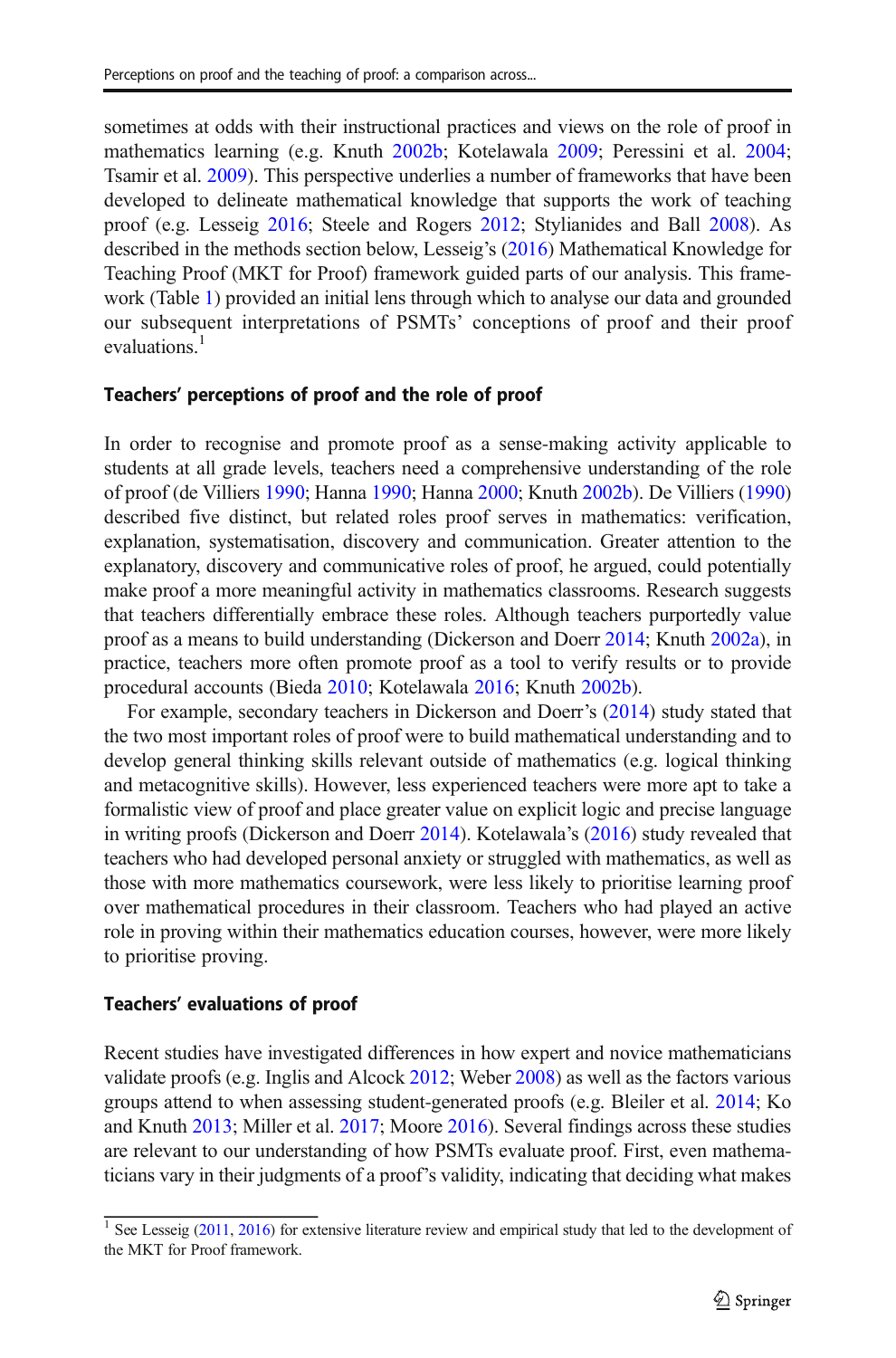| Common content knowledge for proof                                                                                                                                                                               | Specialised content knowledge for proof                                                                                                                                                                                                                  |
|------------------------------------------------------------------------------------------------------------------------------------------------------------------------------------------------------------------|----------------------------------------------------------------------------------------------------------------------------------------------------------------------------------------------------------------------------------------------------------|
| Ability to construct valid proof                                                                                                                                                                                 | Explicit understanding of proof components                                                                                                                                                                                                               |
| • Understand and use stated assumptions,<br>definitions & previously established results<br>• Build a logical progression of statements<br>• Analyse situations by cases<br>• Use counterexamples                | • Accepted statements<br><sup>o</sup> Range of useful definitions or theorems<br>° Role of language and defined terms<br>• Modes of representation<br>Variety of visual and symbolic methods to provide<br>a general argument                            |
| Essential proof understandings<br>• A theorem has no exceptions<br>• A proof must be general<br>• Proof is based on previously established truths<br>• The validity of a proof depends on its logic<br>structure | • Modes of argumentation<br><sup>o</sup> Recognise which methods (e.g. proof by exhaustion,<br>counter-example) are sufficient or efficient<br><sup>o</sup> Identify characteristics of empirical and deductive<br>arguments, including generic examples |
| Functions of proof<br>• To establish the validity of a statement<br>• To communicate math reasoning                                                                                                              | Additional functions of proof<br>• To provide insight into why the statement is true<br>• To build mathematical understanding                                                                                                                            |

<span id="page-5-0"></span>Table 1 Mathematical Knowledge for Teaching Proof framework

an argument a proof is not necessarily based on objective, agreed-upon criteria (Inglis and Alcock [2012;](#page-25-0) Inglis et al. [2013\)](#page-25-0).

Second, when judging the validity of a proof, novice mathematicians are more likely to focus on surface features, whereas experts first read proofs holistically to attend to the logical structure of the argument. Research indicates that secondary teachers also tend to focus on the format rather than the substance of a proof and have difficulty evaluating pictorial or verbal arguments (Dickerson and Doerr [2014;](#page-25-0) Tabach et al. [2010\)](#page-26-0). Dickerson and Doerr's [\(2014\)](#page-25-0) research suggested that teachers' ability to accept and promote informal modes of proof representation (e.g. visual and concrete models) develops over time, with more veteran teachers less likely to impose strict standards for mathematical language and format. This claim aligns with Bleiler et al. [\(2014\)](#page-25-0) study wherein preservice teachers were more apt to identify errors in arguments presented in verbal versus symbolic form, even when the same logic error was present.

Finally, when evaluating student proofs, mathematicians looked for more than just logical correctness, rewarding proofs that were presented clearly and demonstrated understanding (Miller et al. [2017](#page-26-0); Moore [2016\)](#page-26-0). Mathematicians differed in the extent to which they focused on mathematical notation and precise language; however, all agreed that these characteristics bore little weight when assigning points. In short, mathematics professors were most interested in the quality of student reasoning and whether students understood *why* a claim was true; thus, they were willing to forgive imprecision.

#### Proof education in Australia, USA and South Korea

Proof in the Australian curriculum The Australian Curriculum: Mathematics (ACM) has been implemented in primary and secondary schools within each Australian state and territory since 2016. The ACM is organised according to three strands (Number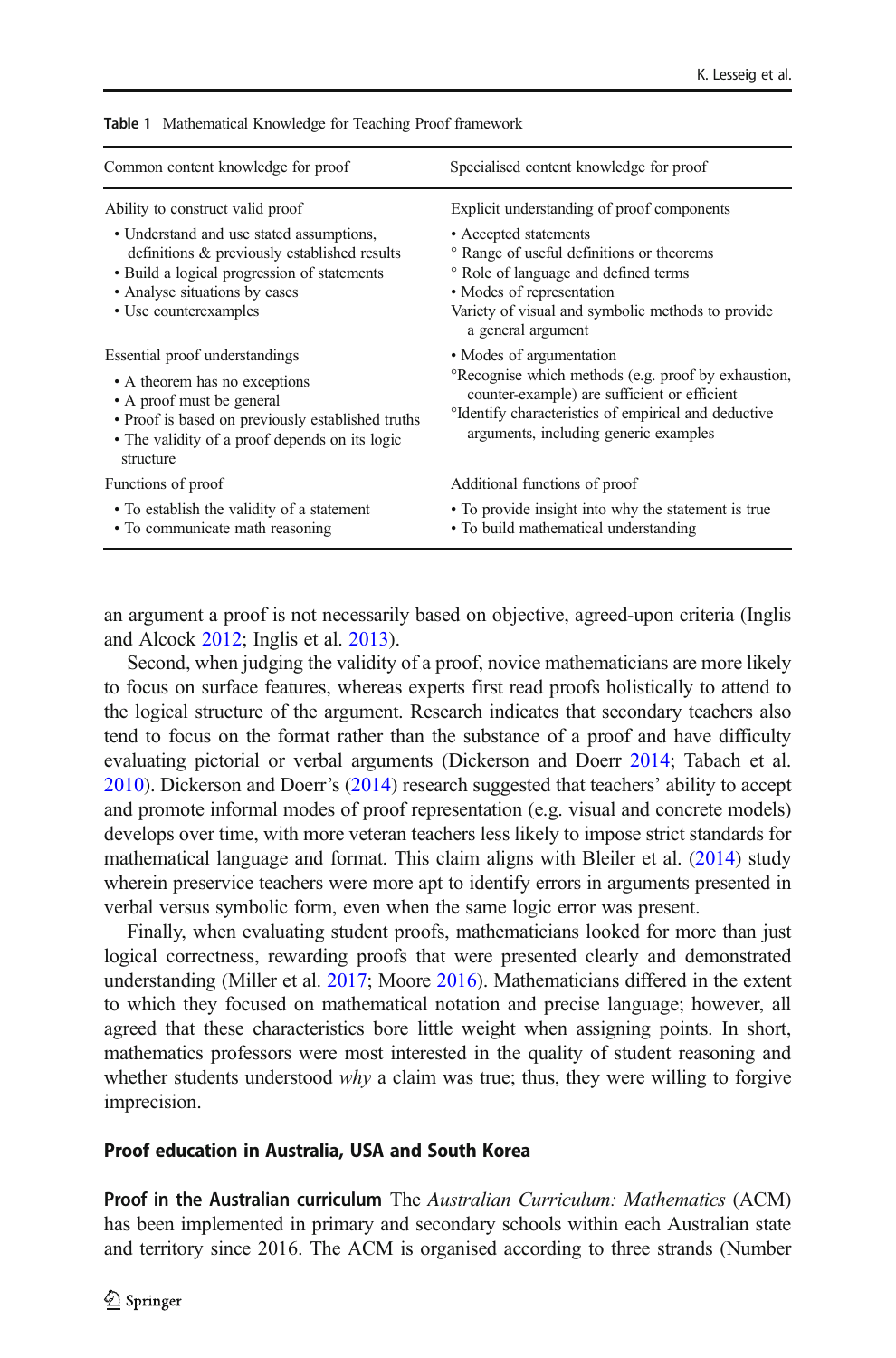and Algebra, Measurement and Geometry, Statistics and Probability), and the content descriptions of each strand are informed by four mathematical proficiencies (Understanding, Fluency, Problem Solving, and Reasoning). For upper primary and middle secondary education (Years 6–10), the Reasoning proficiency uses terminology related directly to proof ("formulate proofs", "prove and apply", "explain", "justify", "develop"). In the content descriptions for Years 8 and 9, reference is made to proof by way of congruence and similarity in shapes (e.g. triangles, quadrilaterals), and for the sine, cosine and tangent ratios in right-angled triangles. In Year 10, direct reference is made to formulating proofs involving congruent triangles and angle properties, as well as to similar triangles and other planar shapes. In addition, the content descriptions for the Year 10 Advanced course outline that students are required to prove and apply angle and chord properties of circles.

In senior secondary school (Years 11 and 12), proof is mentioned only in three courses: General Mathematics, Mathematical Methods, and Specialist Mathematics. Proof is mentioned in the *General Mathematics* syllabus where students deduce rules for the nth terms for both arithmetic and geometric sequences (ACARA [2018a\)](#page-25-0). In Mathematical Methods, students are required to establish and use the formula for the sum of the first  $n$  terms of arithmetic and geometric sequences. There are also opportunities for students to prove and apply angle formulas and trigonometric identities using formal and informal methods including geometric constructions (ACARA [2018b](#page-25-0)). Specialist Mathematics students look at the nature of proof in depth with close attention paid to circle properties and theorems, and to geometric proofs using vectors. Proof is revisited in the *Specialist Mathematics* course when students work with proofs involving rational and irrational numbers as well as established proof procedures of contradiction and mathematical induction (ACARA [2018c](#page-25-0)).

Proof in the United States curriculum The Common Core State Standards for Mathematics (CCSSM) were initiated in 2010 in an attempt to focus and unify the mathematics curriculum in the USA (CCSSI [2010](#page-25-0)). Although not all states have adopted these standards, they are illustrative of the universal effort to improve mathematics achievement and college readiness of US students. The CCSSM are comprised of both content standards and a set of eight overarching Standards for Mathematical Practice (SMPs). Similar to the Mathematical proficiencies within the Australian Curriculum, the SMPs describe mathematical habits of mind—ways of reasoning, communicating and using mathematical representations and tools—that students are expected to exhibit across all content strands and grade levels.

Specifically, the third SMP states that all students should be able to "construct viable arguments and critique the reasoning of others" (CCSSI [2010,](#page-25-0) p. 6). This practice includes understanding and using assumptions, constructing arguments, and making and exploring conjectures in a logical progression. Although the word "proof" is not used, the principles behind justification, argumentation and logical reasoning all parallel the basis of constructing viable proofs. Younger students are expected to engage in this practice by using drawings, concrete objects or actions, whereas older students are expected to compare multiple arguments, recognise correct logical reasoning and understand when reasoning is flawed.

For grades K-8 (Year 0 through Year 8), the content standards define what students are expected to know across multiple strands (e.g. Number and Operations,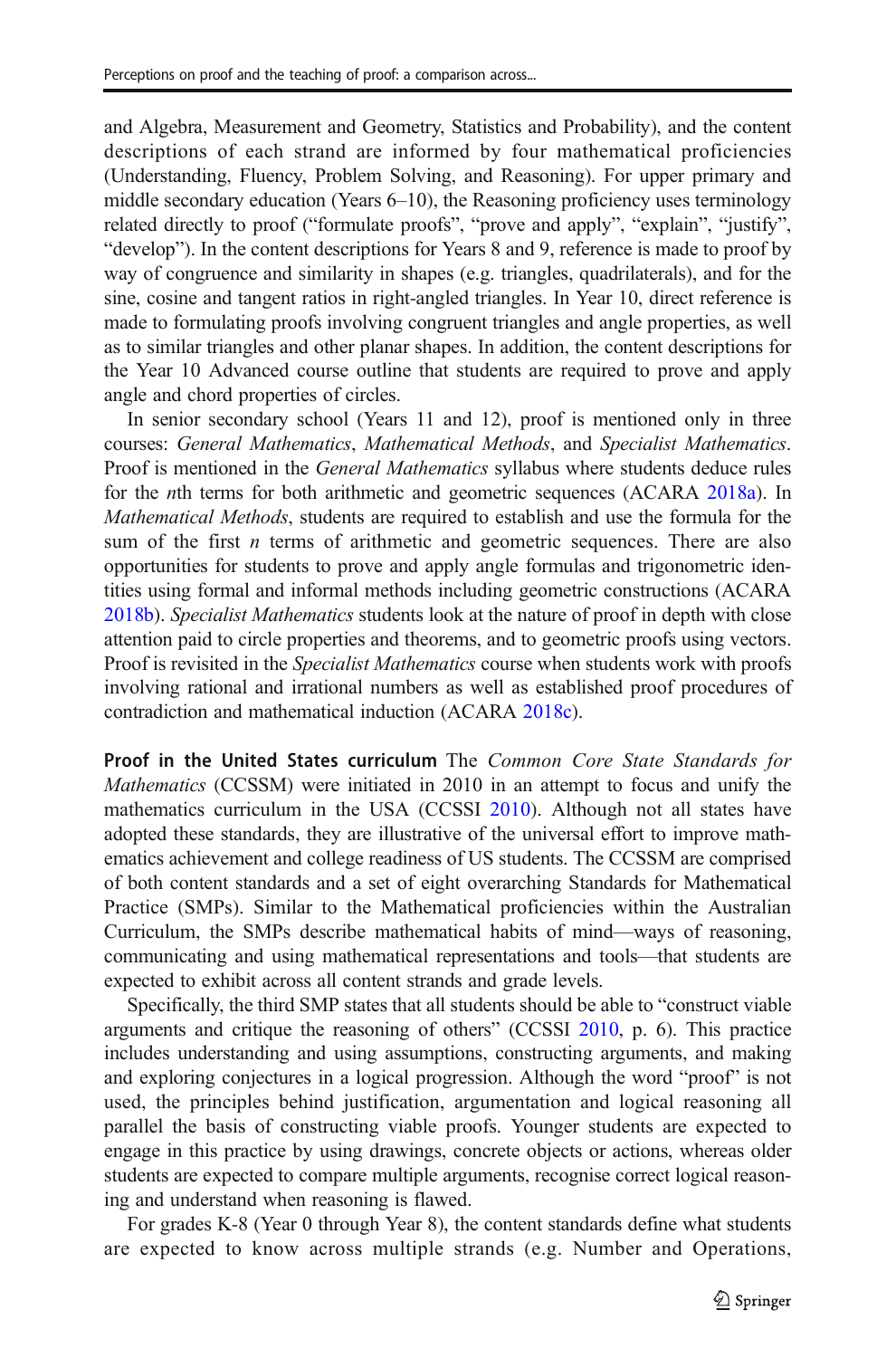Measurement and Data, Geometry) depending on their year in school. In Years 9–12, the content standards are aimed at specific classes (e.g. Algebra, Geometry, Statistics and Probability) in order to account for differentiation in the types and levels of classes that US students take. Within the content standards, the word "proof" only appears in high school Geometry. However, the expectation that students will explain their reasoning and justify solutions or conclusions appears in multiple grade levels. At the elementary level, this is seen with regard to using multiplication to determine the area of a rectangle, decomposing fractions using visual models and developing formulas for areas of geometric figures. Later, students are expected to justify solution methods in high school Algebra, and to make inferences, justify conclusions and evaluate databased reports in high school Statistics and Probability.

Proof in the Korean curriculum The current Korean Mathematics Curriculum (KMC; Ministry of Education [2015](#page-26-0)) has been implemented since 2015. The KMC is determined at the national level and has had significant influence on mathematics education in elementary (Years 1–6), junior high (Years 7–9) and senior high school (Years 10– 12). In the current KMC, the word proof first appears in the standards for Year 10 in the Number and Operation area wherein students are expected to understand proposition, converse of proposition and contraposition, methods of proof using contraposition and prove simple absolute inequality. These standards represent a retreat of proof education compared to the previous KMC. Until 2008, the standards for proof education first appeared in Years 8–9 of junior high school in the Geometry area, where students were expected to understand the meaning of proposition and proof, prove the properties of triangles and quadrilaterals and prove the Pythagorean Theorem. Such standards have been changed in the current KMC to *understand and explain* the properties of triangles and quadrilaterals, and *understand and explain* the Pythagorean Theorem. These revised standards run counter to the status of proof education in many other countries. Notably, the mathematics curriculum of China and Japan deals with proofs of theorems on triangles and quadrilaterals and the Pythagorean theorem in Years 8–9 (Ministry of Education, Culture, Sports, Science and Technology of Japan [2008](#page-26-0); Ministry of Education of the People's Republic of China [2011](#page-26-0)).

In the background of this weakening of proof education in Korea, there were concerns that many junior high school students have difficulties in learning proof and abandon mathematics as a result. Some teacher and civic groups in Korea have consistently argued that it is necessary to weaken the proof education in junior high school because students lose interest in mathematics learning due to over-teaching of proofs. Reflecting the issues, the Ministry of Education of Korea decided to change the word "prove" to "understand and explain" in Year 8–9 standards since 2009.

Summary of proof education in Australia, USA and South Korea An analysis of proof education across Australia, the USA and South Korea reveals several points of commonality and dissonance. To commence, proof education is similar in these countries curriculum documents inasmuch as the term "proof" is used for junior secondary students (Years 7–9) in Geometry (e.g. properties of triangles), although this particular term has not been used in South Korea since 2009. Second, concerning the explicit usage of "proof" in curriculum documents, the US and South Korea documents both incorporate a number of different terms to describe mathematical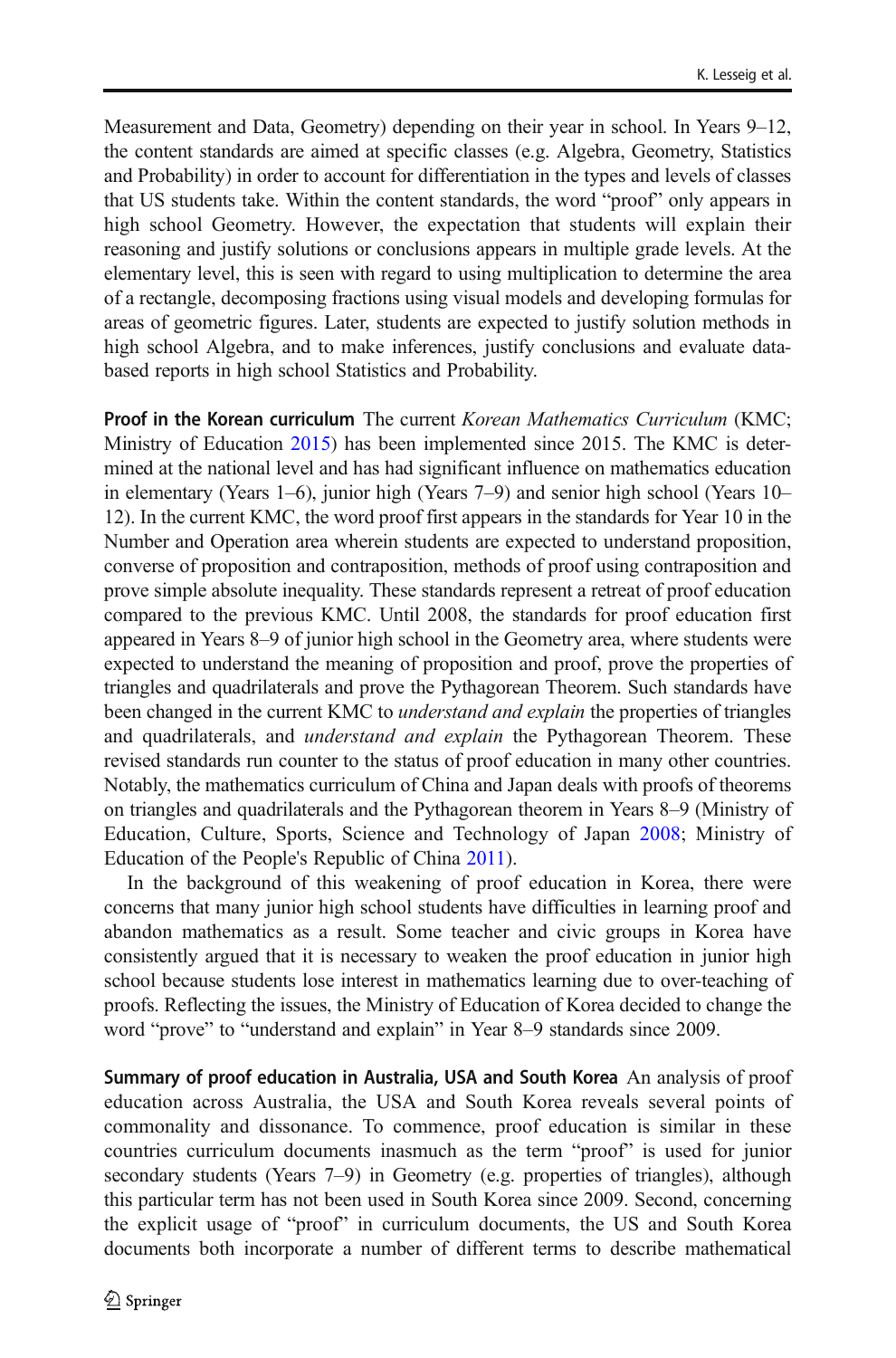concepts and activities directly involving proof. Third, and in contrast to the other two countries, the ACM for senior secondary school appears to contain the most explicit language for using proof in mathematical concepts, including specific topics in mathematical proof and reasoning.

## **Methods**

#### **Participants**

The purpose of this pilot study was to investigate how PSMTs in Australia, the USA and Korea perceived the purpose of proof and features to which they attended when evaluating proofs in the context of secondary mathematics teaching and learning. Data for this paper come from a survey instrument completed by 34 students enrolled in mathematics teacher education programs in the USA (11), Australia (11) or Korea (12).

The 11 PSMTs from Australia were all enrolled at the university at which the second author teaches. At this university, PSMTs have three options for secondary mathematics teacher preparation. One option is for students to receive a Bachelor's Degree in Secondary Education (BEd), where PSMTs graduate with 32 weeks of practicum experience spread out over their four years in the program. Students in this program take eight mathematics content courses, one of which prominently features proof. The second option, which is to receive a Master of Teaching in Secondary Education (MTeach), is a two-year program with 20 weeks of practicum experience. The third option, which is to receive a Graduate Diploma of Secondary Education (GDE), includes students who enter this one-year program with an undergraduate degree in a related content field. Students in both graduate level programs are required to have taken eight mathematics content courses (for a major in mathematics education), or four mathematics content courses (for a minor). For all three options, students are required to complete one secondary mathematics methods course, which focuses on best practice approaches for curriculum planning, pedagogy and assessment. It was during this course that second year BEd students, first year MTeach students and GDE students were invited to complete the survey instrument.

The 11 PSMTs from the US were split among five different universities. Students earning a Bachelor's Degree at these universities have the option to major in mathematics education or in mathematics with either a concentration in teaching or additional licensure. Alternatively, students may pursue a Master's Degree in Education with a teaching option. Given the variety of programs and available pathways, the number of practicum hours and student teaching experiences ranges from none to a full year. All PSMTs in our study had taken at least three college level mathematics courses, with the majority of PSMTs (9) having taken 10 or more college level mathematics courses. Nine of the 11 reported having taken a course focusing on proof, citing courses such as Abstract Algebra, Analysis, Discrete Mathematics and Geometry. Although we are unsure as to the exact number of Education courses taken by these students, we know that four of these students were in their first year of the program, six of these students were in their second year of the program and one student was in the third year of the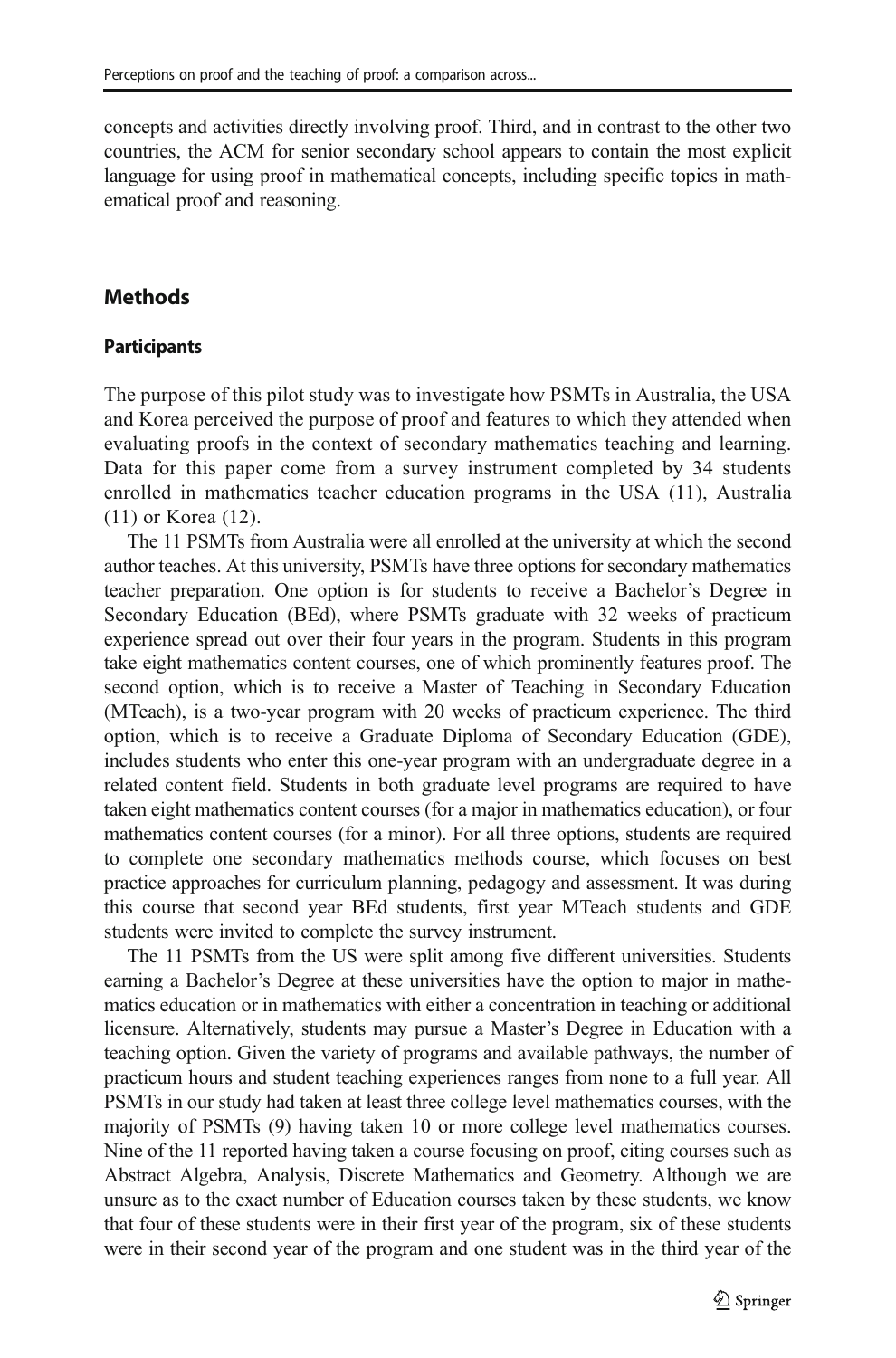program. Based on this information as well as the required courses and planned trajectories from each respective program, it is reasonable to assume that six of these participants have had at least one to two education courses, with the possibility of the third year student having had four education courses. Here, we include teaching, curriculum and instruction, education, and education psychology courses.

The 12 PSMTs from Korea were from three different universities with four participants from each university. Each participant attended the Department of Mathematics Education within the College of Education and took the program for secondary mathematics teacher preparation, a Bachelor's Degree in Secondary Mathematics Education. Among 12 Korean PSMTs, six were in their second year and the other six were in their third year of the program. All of them reported having taken 10 or more university level mathematics courses focusing on proof. The second year students cited Advanced Calculus, Linear Algebra, Number Theory, Geometry, Set Theory and Discrete Mathematics. The third year students cited Modern Algebra, Topology, Complex Analysis and Differential Geometry including the above mathematics courses. In addition to, all Korean PSMTs took at least two courses on mathematics education, which focus on mathematics curriculum, mathematics education psychology, mathematics teaching method, mathematics learning theory and mathematics assessment. PSMTs graduate with four full weeks of practicum experience spread out in the fourth year in the program.

#### Survey instrument construction

The survey instrument was developed based on proof literature detailing essential elements of proof and proof instruction (e.g. Ellis et al. [2012;](#page-25-0) NCTM [2009\)](#page-26-0) and drew heavily on Knuth's [\(2002a](#page-25-0), [b](#page-25-0)) prior study with practicing teachers. After answering basic demographic questions (e.g. year in respective teacher preparation program, number of mathematics courses taken), participants responded to questions in three distinct sections of the survey instrument. We describe each of these three parts next. The survey instrument questions are included in Table [7](#page-24-0) in [Appendix](#page-24-0).

Part I of the survey instrument, comprised of open components and two Likert-scale items, focused on PSMTs' conceptions of proof in mathematics and in teaching mathematics. Two questions elicited PSMTs' views on the purposes of proof in mathematics and what makes an argument proof, which were related to the "Big Ideas and Essential Understandings" of proof proposed by Ellis et al. [\(2012\)](#page-25-0). Big ideas 2 and 3 describe proof as a specific argument comprised of a sequence of deductive, logical statements, which demonstrates the truth of a mathematical statement for all possible cases. Big idea 5 refers to the many roles of proof, which closely align with those proposed by de Villiers [\(1990\)](#page-25-0). These purposes include to verify the truth or falsehood of a statement, to provide insight or impetus to develop a new theory and to create a structure for communicating and using precise mathematical language. The remaining four questions asked PSMTs to rate the necessity of proof teaching and degree to which they anticipate planning lessons on proof, and to describe both reasons for teaching proof and constraints on teaching proof. These final questions, targeting secondary PSMTs' conceptions of proof in the context of school mathematics, were developed based on the results of Knuth's ([2002b](#page-25-0)) study with practicing teachers (see Table [7](#page-24-0) in [Appendix\)](#page-24-0).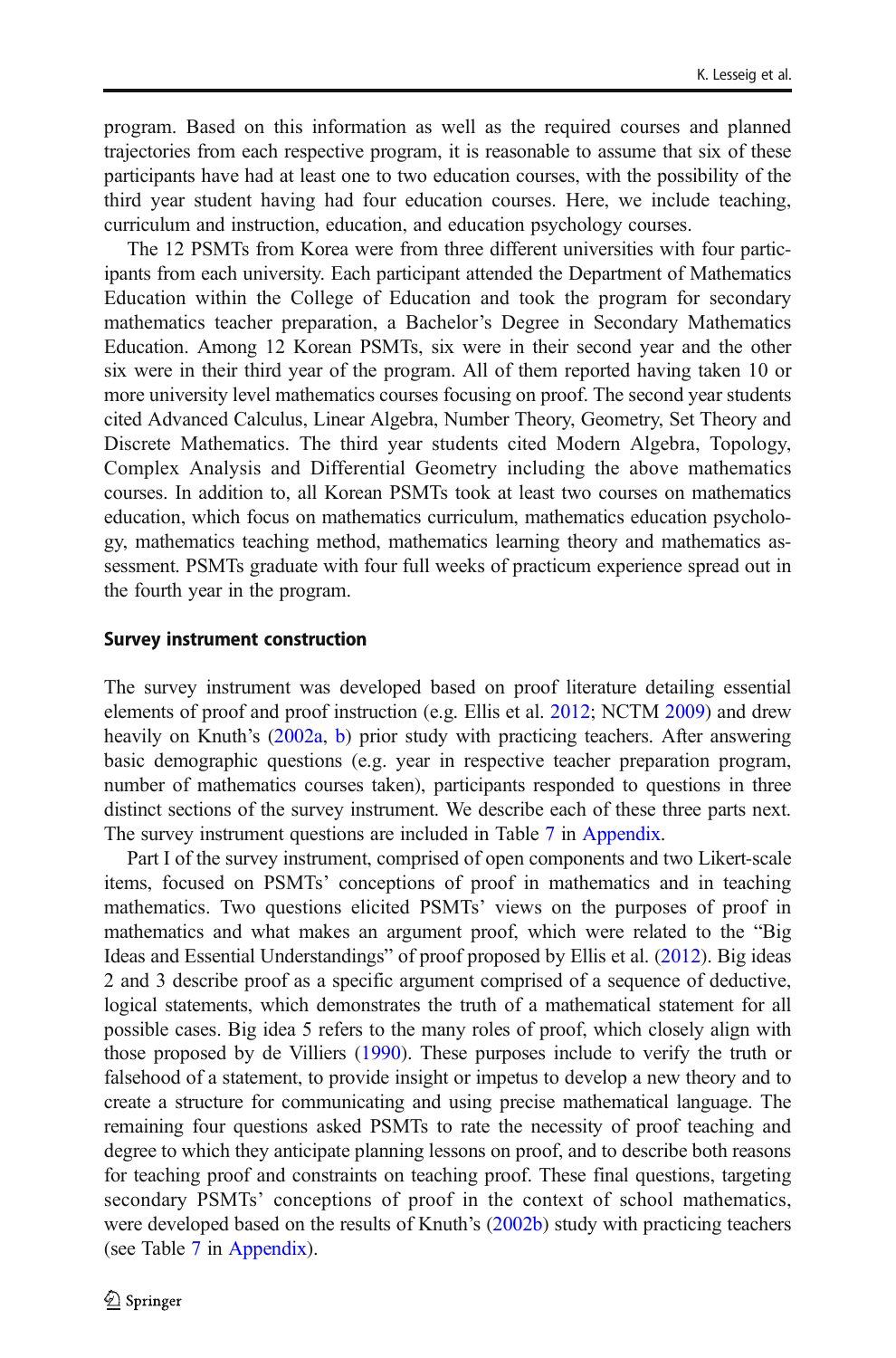Part II of the survey instrument focused on PSMTs' evaluation of arguments, using closed items (Yes/No this argument is a proof) with an open component to explain their response. PSMTs were given 10 student-generated arguments across five different statements and asked to determine whether the arguments constituted proof and explain why they were (or were not) proofs. Evaluating and making sense of others' arguments is one of the essential understandings of proof for teaching mathematics (Ellis et al. [2012;](#page-25-0) Lesseig [2016](#page-26-0)). The five statements varied in difficulty, and included claims from geometry, algebra (problem solving and symbolic manipulation), elementary number theory and infinite geometric series. The first three arguments, pertaining to the sum of the angles in any triangle, were drawn directly from Knuth ([2002a,](#page-25-0) p. 69). The argument regarding how to determine multiples of three was from Knuth [\(2002b](#page-25-0), p. 394). The two arguments dealing with the infinite geometric series and the two arguments related to the transformation of the quadratic equation were adapted from Ellis et al. [\(2012\)](#page-25-0). Finally, we constructed two arguments justifying a general formula for the nth term in a patterning task typical of those often used with students in Years 7–9.

In Part III of the survey instrument, PSMTs were asked which of the 10 arguments from Part II they felt were most helpful for students working on each of the five different statements. PSMTs were asked to make a selection and provide an explanation for their choice(s). This series of questions allowed us to examine what PSMTs attend to when making instructional decisions related to proof. The survey instrument in Australia and the USaA was administered online using Qualtrics, during Semester 1, 2017 (i.e. January–May), and these participants had two weeks to complete the survey instrument. Korean participants completed a written version of the survey instrument in one sitting in March 2017. Although all 34 PSMTs began the survey instrument, students were not required to answer every question in order to progress throughout the instrument. As such, findings are reported with respect to the number of PSMTs who answered each question.

#### Data analysis

Various frameworks have been developed to delineate mathematical knowledge that would support the work of teaching proof (e.g. Lesseig [2016;](#page-26-0) Steele and Rogers [2012;](#page-26-0) Stylianides and Ball [2008](#page-26-0)). Lesseig's ([2016](#page-26-0)) MKT for Proof framework describes Common and Specialised Content Knowledge related to constructing proof, recognising components of proof and understanding the many functions of proof. As mentioned earlier, the MKT for Proof framework (Table [1\)](#page-5-0) provided an initial lens through which the researchers analysed collected data and grounded any subsequent interpretations of PSMTs' conceptions of proof and their proof evaluations.

Data analysis for this study occurred in two phases. Phase I involved a combined analysis of the data from Australia and the USA, while Phase II included the data from Korea. One reason for this approach was that PSMTs from Australia and the USA responded in English whereas Korean PSMTs responded in Korean. Given the qualitative nature of the data, there was a strong possibility that meaning would be lost in translation.

Part I coding In Phase I, the Australian and US researchers first separately analysed responses of the PSMTs from their own respective countries to the following questions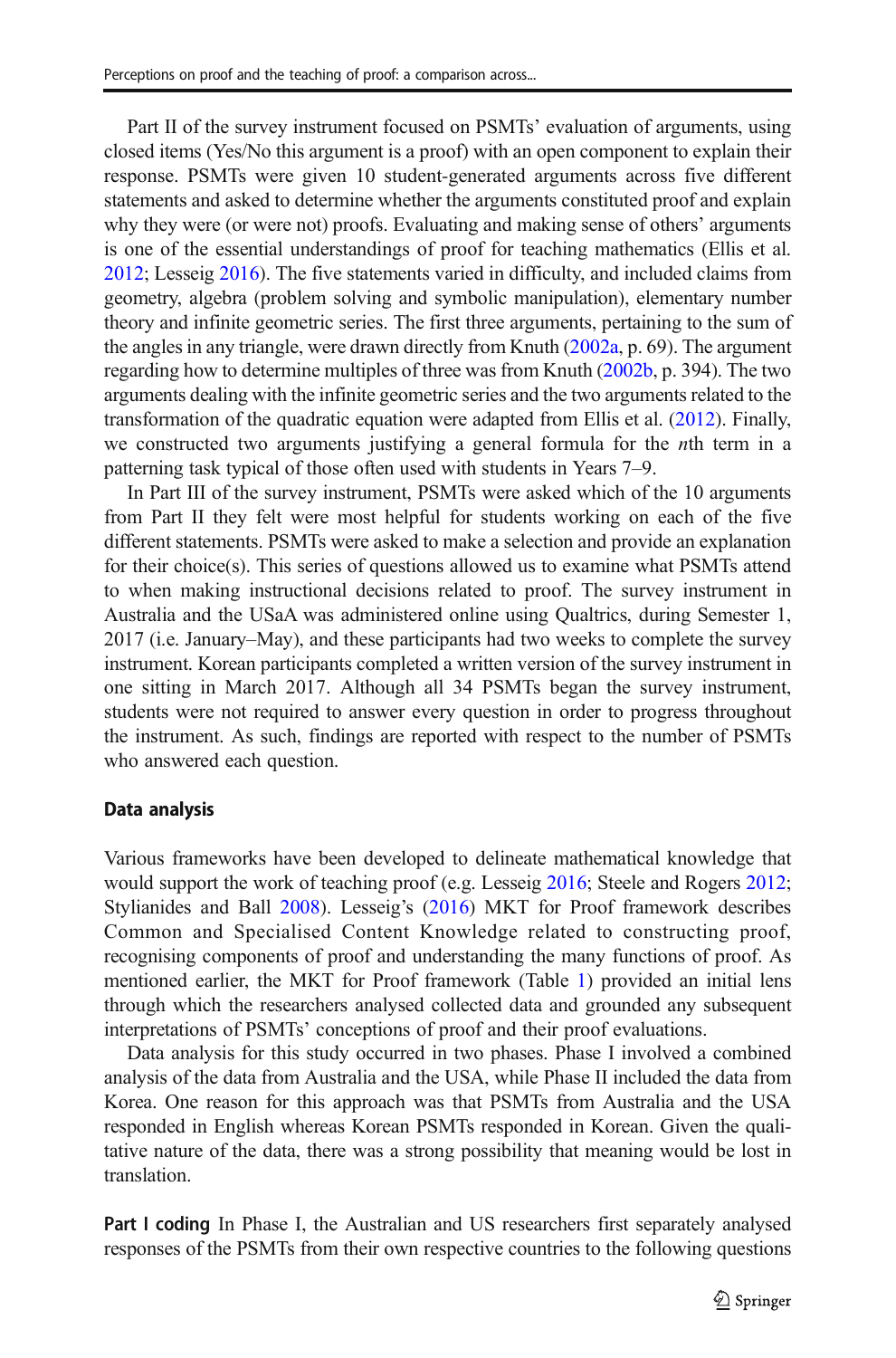in Part I of the survey instrument: (1) What purpose(s) does proof serve in mathematics? (2) What makes an argument a proof? (3) If proofs are to be taught to students, what are your reasons for teaching? and (4) What will be the constraints, if any, on teaching proofs?

Initially, the researchers analysed the data with a priori codes drawn from literature pertaining to each question. For example, VERIFY, EXPLAIN, SYSTEMATISE, DISCOVER and COMMUNICATE adapted from de Villiers [\(1990\)](#page-25-0) were used for question 1. For question 2, we created codes to align with the essential proof understandings in Lesseig's ([2016](#page-26-0)) MKT for Proof framework (e.g. LOGIC, THEOREM, GENERAL). After this first pass, the two researchers met virtually to discuss other themes that arose and refined codes to incorporate additional themes (e.g. adding codes for BUILD UNDERSTANDING and ASSESS UNDERSTANDING for questions 1 and 4) and to remove themes that were not applicable to certain questions. On the second pass, both researchers analysed the data from both countries using the agreedupon codes. Once completed, the researchers met virtually to discuss similarities and differences in their coding The inter-rater reliability (IRR) was 85% for the 60 responses coded in Part I. Based on discussion, consensus codes (reported below) were created for each PSMT response.

In Phase II, the Korean researcher and a research assistant analysed the responses of Korean PSMTs. The researchers extracted keywords from Korean data and set the Korean codes. The researchers then compared the Korean codes with the codes from the Australian and US data analysis. The codes INTEREST and DEDUCTIVE set in the Korean data analysis did not appear in the codes from the Australian and USA. The researchers integrated the code DEDUCTIVE into the code THEOREM and added the code INTEREST for Part I. The IRR within Korean data was 89% for Part I. There were 48 Korean responses coded in Part I.

Parts II and III coding In Phase I coding of Parts II and III, the Australian and US researchers again read all of the responses from PSMTs in their respective countries and then met to discuss themes and categories that emerged. While many of the responses included statements related to mathematical aspects of proof captured in the codes from Part I, PSMTs also attended to features important to teaching such as the extent to which a proof was accessible to students or used multiple representations. Additional codes (i.e. ACCESS, CLEAR, REPRESENT, CORRECT, COMPLETE) were developed to capture these pedagogical considerations. Once agreeing upon these codes, the researchers independently coded all the data from Parts II and III in which PSMTs were evaluating whether or not the 10 student-generated arguments were valid proofs, along with which arguments they thought were most helpful to students when teaching the respective five statements. Independent coding was again followed by consensus coding. The IRR was calculated at 83% for Part II, and 86% for Part III. There was a total of 134 responses coded for Part II, and a total of 50 responses coded for Part III.

In Phase II, the Korean researchers analysed the responses of Korean PSMTs and set the Korean codes and then compared the Korean codes with the codes from the Australian and USA. The researchers incorporated the code INTUITIVE, which appeared only in Korean data analysis, into the code CLEAR set in the Australian and US data analysis. The code INTUITIVE was set in Korean responses such as "The argument is easy to understand because it is intuitive." The researchers concluded that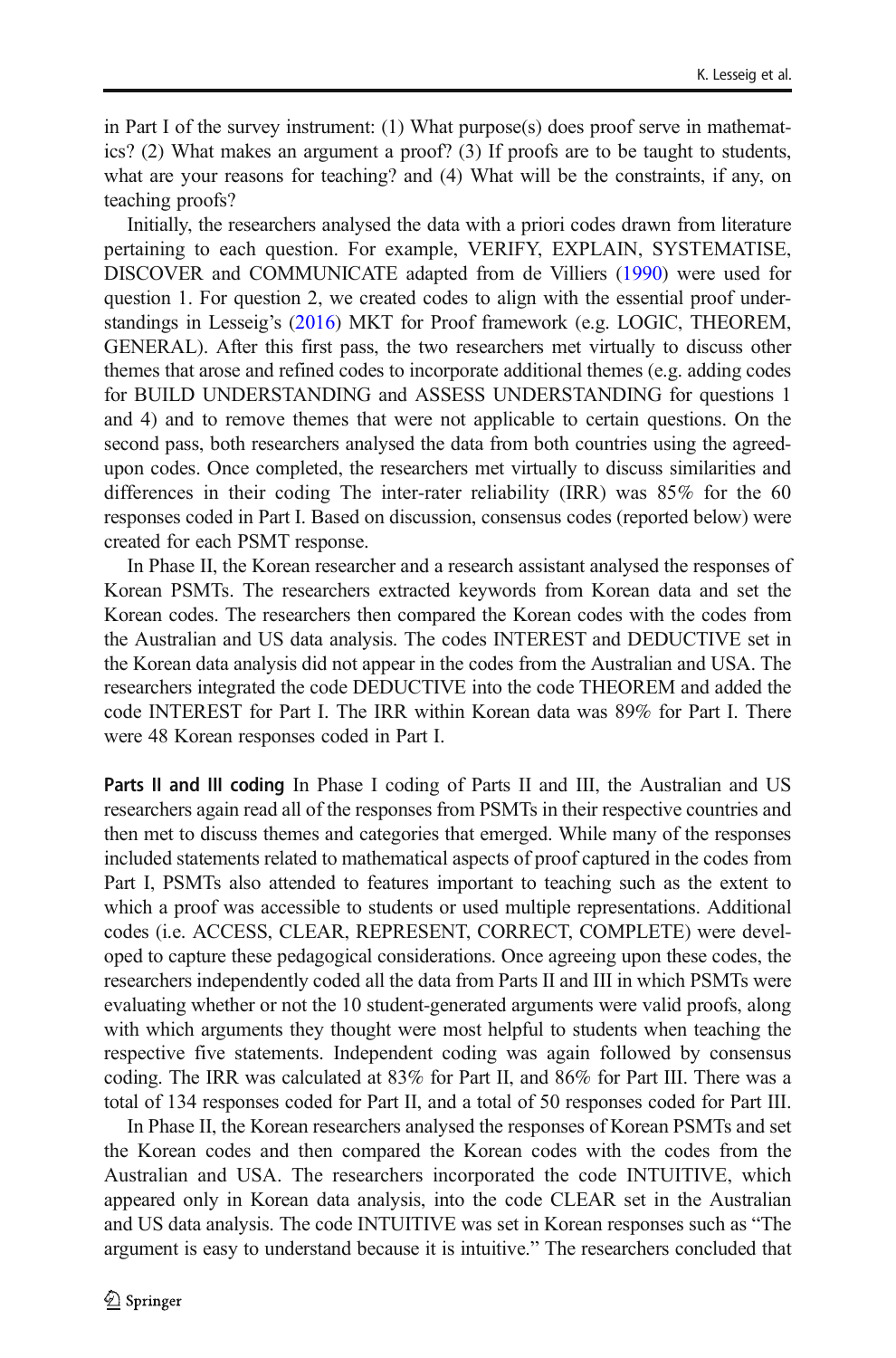integrating the code INTUITIVE into the code CLEAR was appropriate. The IRR was calculated at 87% for Part II, and 88% for Part III within Korean data. There was a total of 120 Korean responses coded for Part II, and a total of 48 Korean responses coded for Part III.

## Results

#### Part I—PSMTs' conceptions of proof and proof teaching

Questions in Part I of the survey instrument were designed to reveal PSMTs' conceptions of proof and the teaching of proof. In this section, we present findings for each of the open-ended questions and highlight similarities and differences in responses by country. For each of the survey instrument parts, we describe the three most common responses and provide a table indicating overall counts of other salient themes by cohort (see Tables 2, [3](#page-13-0), [4,](#page-13-0) [5\)](#page-14-0).

What purpose(s) does proof serve in mathematics? Participants indicated that proof establishes an axiomatic system to formalise mathematical knowledge, provides verification that a mathematical statement is true (or false), and helps to explain why a statement is true or makes sense. In this way, the notion of proof acting as a "failsafe" during the teaching and learning of mathematics underpinned many statements regarding the purpose of proof.

Nearly half of the participants across all three countries (14 of 33) made reference to how a proof provides verification of the truth of a mathematical statement, aligning with the Functions of Proof (CCK) criterion outlined in the MKT for Proof framework (Table [1\)](#page-5-0). For example, Brooke (AUS) responded, "The purpose of a proof in mathematics is in its name; to prove a theorem/argument beyond reasonable doubt". Yuri (KOR) alluded to the dual nature of proof in providing justification in addition to explaining why something was true, stating, "The purpose of a proof in mathematics is to verify a mathematical statement is true and to explain why the statement holds to others".

| Code           | Meaning of code                                                                               | <b>PSMT</b><br>(AUS) | <b>PSMT</b><br>(USA) | P S M T<br>(KOR) | <b>PSMT</b><br>(Total) |
|----------------|-----------------------------------------------------------------------------------------------|----------------------|----------------------|------------------|------------------------|
| VERIFY         | To provide verification that a statement is true or false                                     | -5                   | 2                    |                  | 14                     |
| <b>SYSTEM</b>  | To establish an axiomatic system, referring to the<br>formalisation of mathematical knowledge | $\overline{4}$       |                      | $\theta$         | 11                     |
| <b>EXPLAIN</b> | To explain why a statement is true or makes sense                                             | 2                    | 4                    |                  |                        |
| BUILD U        | To build or deepen understanding of the<br>mathematical concepts underlying the proof         | $\Omega$             | 3                    | 4                |                        |
| <b>COMM</b>    | To communicate mathematics                                                                    | $\Omega$             | $\mathfrak{D}$       | $\Omega$         | 2                      |
| <b>DISC</b>    | To discover mathematical theorems                                                             | $\Omega$             | 0                    | 2                | 2                      |

Table 2 Summary of participant responses: the purpose of proof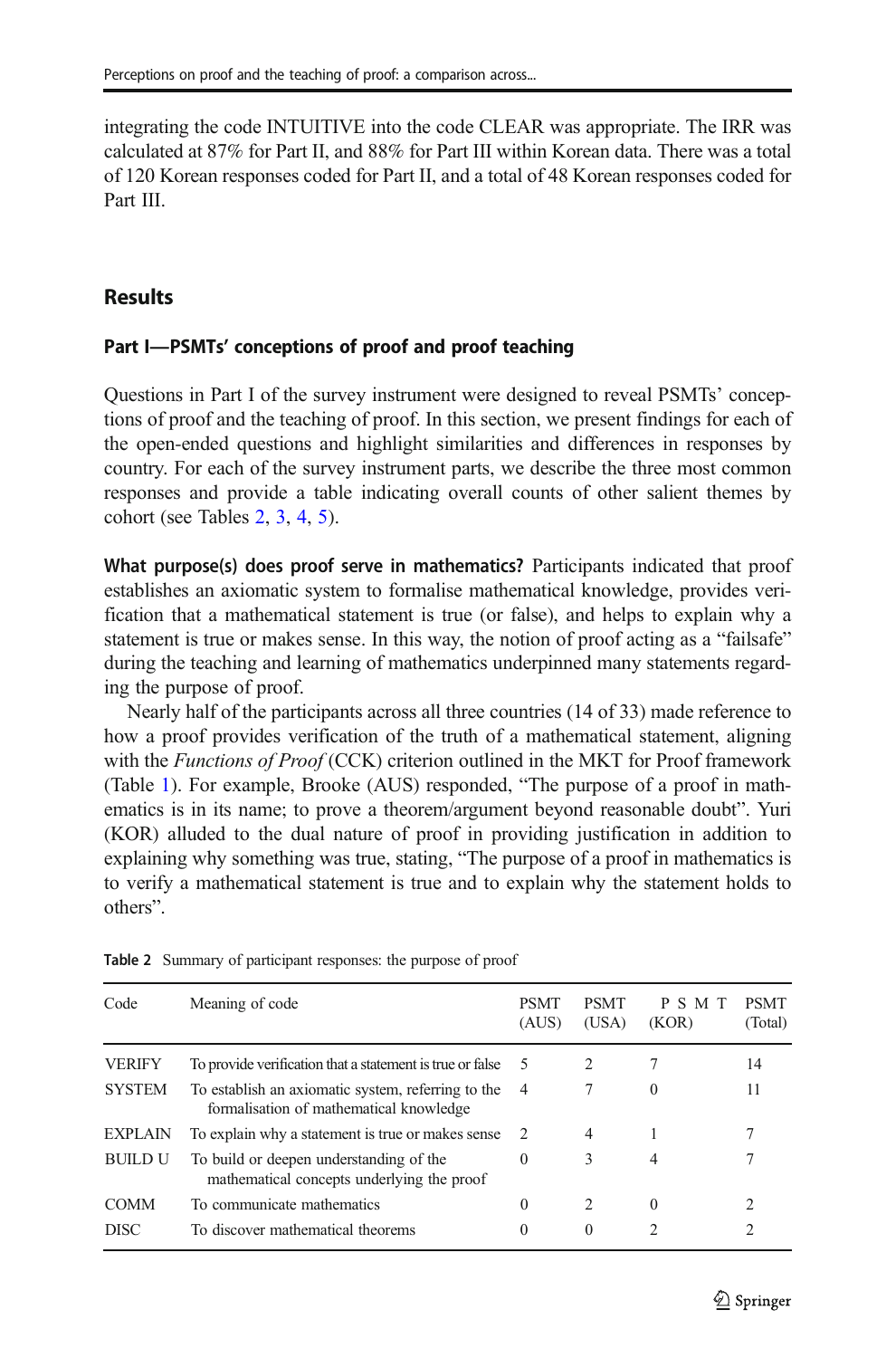| Code              | Meaning of code                                                                 | <b>PSMT</b><br>(AUS) | <b>PSMT</b><br>(USA)                                                                                                                                                                                                                                                                                                                                                                                   | PSM <sup>'</sup><br>(KOR) | <b>PSMT</b><br>(Total) |
|-------------------|---------------------------------------------------------------------------------|----------------------|--------------------------------------------------------------------------------------------------------------------------------------------------------------------------------------------------------------------------------------------------------------------------------------------------------------------------------------------------------------------------------------------------------|---------------------------|------------------------|
| <b>THEOREM</b>    | It is based on accepted statements or theorems                                  | 2                    |                                                                                                                                                                                                                                                                                                                                                                                                        |                           | 16                     |
| LOGIC             | It follows a logical structure                                                  | 3                    | 3                                                                                                                                                                                                                                                                                                                                                                                                      | 3                         | 9                      |
| <b>INFALLIBLE</b> | It removes any doubt about the truth or<br>falsehood of the statement           | $\mathcal{L}$        | 3                                                                                                                                                                                                                                                                                                                                                                                                      | 4                         | 9                      |
| <b>GENERAL</b>    | It proves the statement in general by covering 2<br>all cases within the domain |                      | $\mathfrak{D}_{1}^{(1)}=\mathfrak{D}_{2}^{(2)}=\mathfrak{D}_{2}^{(1)}=\mathfrak{D}_{2}^{(1)}=\mathfrak{D}_{2}^{(1)}=\mathfrak{D}_{2}^{(1)}=\mathfrak{D}_{2}^{(1)}=\mathfrak{D}_{2}^{(1)}=\mathfrak{D}_{2}^{(1)}=\mathfrak{D}_{2}^{(1)}=\mathfrak{D}_{2}^{(1)}=\mathfrak{D}_{2}^{(1)}=\mathfrak{D}_{2}^{(1)}=\mathfrak{D}_{2}^{(1)}=\mathfrak{D}_{2}^{(1)}=\mathfrak{D}_{2}^{(1)}=\mathfrak{D}_{2}^{(1$ | $\mathcal{L}$             | 6                      |
| VERIFY            | It provides verification that a statement is true 2<br>or false                 |                      | $\theta$                                                                                                                                                                                                                                                                                                                                                                                               | $\Omega$                  |                        |

<span id="page-13-0"></span>Table 3 Summary of participant responses: what makes an argument a proof?

Half of the participants from the USA and Australia (11 of 21) reported that proofs serve to establish an axiomatic system, or that proofs assisted in the formalisation of mathematical knowledge. This finding was expressed in a variety of ways, but ultimately the common element was that proof serves to build logically and deductively on previously established facts. Participants attested to how the foundational nature of mathematical statements assists in moving toward an answer or toward building understanding. For example, Julie (AUS) commented that proof helps "to establish fact, it provides the means where fundamental truths can be established which then provide the foundations for further understanding to be built".

The next most frequently cited purposes of proof were to explain why a statement is true and to build understanding (7 of 33 in each category). Proof as explanation was more prominent in responses from the USA and Australia, with only the abovementioned Korean response from Yuri coded as EXPLAIN. These assertions align with the Additional Functions of Proof (SCK) criterion (Table [1](#page-5-0)) that proof provides

| Created code      | Meaning of code                                                                          | <b>PSMT</b><br>(AUS) | <b>PSMT</b><br>(USA) | P<br>S M T<br>(KOR) | <b>PSMT</b><br>(Total) |
|-------------------|------------------------------------------------------------------------------------------|----------------------|----------------------|---------------------|------------------------|
| T-SKILLS          | To teach skills in logical reasoning,<br>argumentation and problem solving               | 5                    | 5                    | $\overline{4}$      | 14                     |
| <b>BUILD-U</b>    | To build or deepen understanding of the<br>mathematical concepts underlying the<br>proof | 3                    | 3                    | 5                   | 11                     |
| <b>S-AGENCY</b>   | To increase or build student agency                                                      | $\mathfrak{D}$       | 4                    | 5                   | 11                     |
| <b>DISC</b>       | To discover or explore idea or create new<br>knowledge                                   | $\Omega$             | 3                    | $\Omega$            | 3                      |
| <b>ASSESS-U</b>   | To assess student understanding                                                          | $\Omega$             | 2                    | $\Omega$            | $\mathcal{P}$          |
| <b>VERIFY</b>     | To provide verification that a statement<br>is true or false                             | $\Omega$             | $\Omega$             | $\mathcal{P}$       | 2                      |
| <b>INFALLIBLE</b> | To remove any doubt about the truth or<br>falsehood of the statement                     | $\Omega$             | $\Omega$             |                     |                        |

Table 4 Summary of participant responses: why teach proofs to students?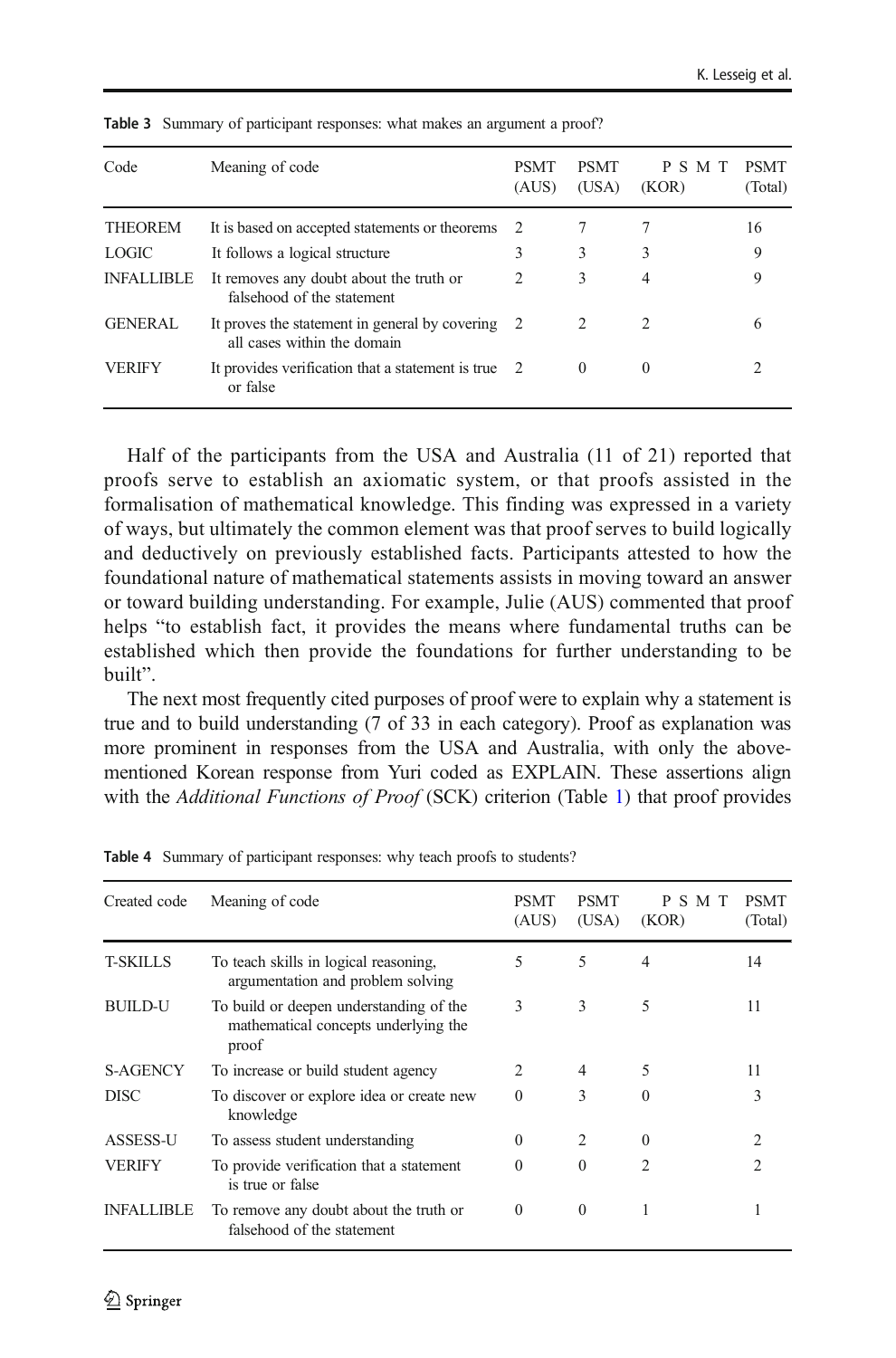|                 | Created code Meaning of code                                                              | PSMT<br>(AUS) | <b>PSMT</b><br>(USA) | PSMT<br>(KOR)  | PSMT<br>(Total) |
|-----------------|-------------------------------------------------------------------------------------------|---------------|----------------------|----------------|-----------------|
| <b>S-KNOW</b>   | Students may not have the requisite mathematical<br>content knowledge or skills for proof | 3             | $\overline{4}$       |                | 14              |
| TIME            | Takes too much time to teach properly                                                     | 2             | $\overline{4}$       | $\overline{4}$ | 10              |
| <b>CURRIC</b>   | There is not enough clear direction in standards or<br>curriculum                         | 3             | 3                    | $\Omega$       | 6               |
|                 | ABSTRACT Proof is too abstract for adolescents                                            | $\Omega$      | 3                    | 2              | 5               |
| <b>T-KNOW</b>   | Teachers may not have the knowledge and skills<br>necessary to teach proof                | 1             | $\overline{c}$       | 0              | 3               |
| <b>INTEREST</b> | Students are not interested in learning proofs and do 0<br>not want to learn proofs.      |               | $\Omega$             | 3              | 3               |

<span id="page-14-0"></span>Table 5 Summary of participant responses: what are the constraints on teaching proof?

insight into why the statement must be true. For example, participant testimony included statements that proofs explain and "provide evidence for mathematical 'rules'" (Helen, AUS) or "give reason for why something is what it is" (Paige, USA). Two participants went further to explicitly state that proofs that explain why were valuable precisely because they help to build understanding—another *Additional* Functions of Proof (SCK) criterion. Meanwhile, four Korean participants stated that the purpose of proof was to understand mathematical theorems. One of them connected understanding with the ability to memorise a theorem, "by examining how a theorem came out through the proof, we can better understand the theorem and memorise it for a long time" (Sooji, KOR).

What makes an argument a proof? For the second survey instrument question, participant responses aligned closely with the criteria located in the Essential Proof Understandings (CCK) domain of the MKT for Proof framework. Those criteria stipulate that a theorem has no exceptions, a proof must be general, a proof is based on previously established truths, and the validity of a proof depends on its logic structure. The most frequently elicited responses were that a proof is based on accepted statements, follows a logical structure, and thusly removes any doubt about the veracity of the statement.

Half of the participants (16 of 32) asserted that an argument must be based on accepted statements or theorems. Responses coded as THEOREM included explicit reference to theorems or previously established facts as in Vicky's (USA) response that a proof is "based on prior statements that have been proven or accepted as true". Participants who noted the importance of basing proofs on known facts often included this in reference to the logical structure of arguments. According to Oliver (USA), a proof "contains a logical progression as well as axioms. A proof must also seek to make a claim that can be directly supported by a logical argument that is fundamentally based on axioms". The third most frequently cited criterion was that a proof must remove any doubt about the truth or falsehood of a mathematical statement. For instance, Yuri (KOR) stated that "proof should be able to show everyone without any doubt that a mathematical statement is true".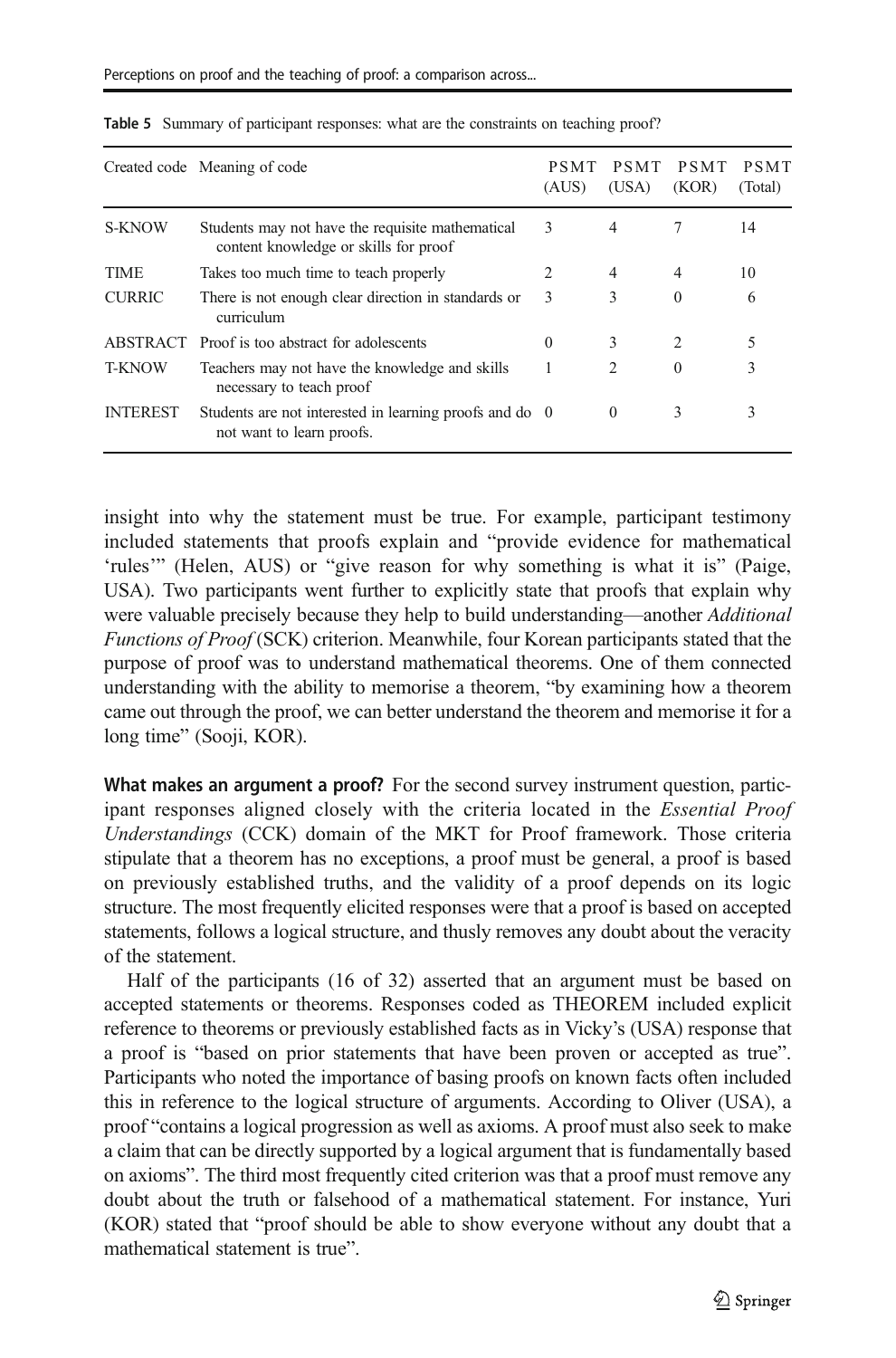If proofs are to be taught to students, what are your reasons for teaching? According to the proffered responses for the third survey instrument question, participants feel that proof should be taught to students to impart a variety of mathematical skills such as logical reasoning, to build an understanding of the mathematical concepts underlying the proof and to increase student agency.

Nearly one half of the participants (14 out of 31) expressed how proofs serve as an instructional tool to build student skills in relation to broader mathematical processes including logical reasoning, argumentation and problem solving. These reasoning skills were often seen as essential in areas outside of mathematics as illustrated in Naomi's (USA) response:

… teaching proofs to students would help students to develop logical reasoning, which is applicable beyond the study of mathematics. It will prepare students to recognise when something is presented to be true but isn't proved to be true, or when something is argued to be true, but there happens to be a flaw in the logic of the argument.

Participants from all three countries mentioned the role of proof in promoting problem solving. For example, Venny (KOR) stated, "Students can develop their ability to apply a theorem to problem solving if they have a good understanding of proof of a theorem". In similar fashion, Alex (AUS) highlighted how proof "promotes problem solving skills and is essential to understanding where formulas come from".

About a third of participants (11 of 31) described how proofs help to build or deepen student understanding of the mathematical concepts underlying the proof. Helen (AUS) linked her own experiential learning of proofs to the educative benefits afforded to students:

When I did proofs in school it enhanced my understanding of mathematical rules and concepts. Conducting proofs is quite abstract/requires high level thinking and hence, increased my conceptual understanding of topics, rather than surface-level rote learning.

Three Korean participants made further reference to how students do not have to memorise a theorem if they understand proof of it. For example, Seoyun (KOR) commented, "I think teaching proofs can help students understand mathematical theorems rather than memorising them".

Increase student agency Approximately one third of participants (11 of 31) expressed how teaching proofs increases or builds students' sense of self-agency. PSMTs' statements about student agency were often made in conjunction with references to other skills proof afforded to students (e.g. problem solving and argumentation). For example, Rose (USA) outlined how proof instruction can assist in fostering a sense of deeper, more independent learning:

I believe that students who feel confident in their understanding and production of proofs will be able to use mathematics to their fullest ability. Being able to write a proof requires spelling out properties and known information in a way that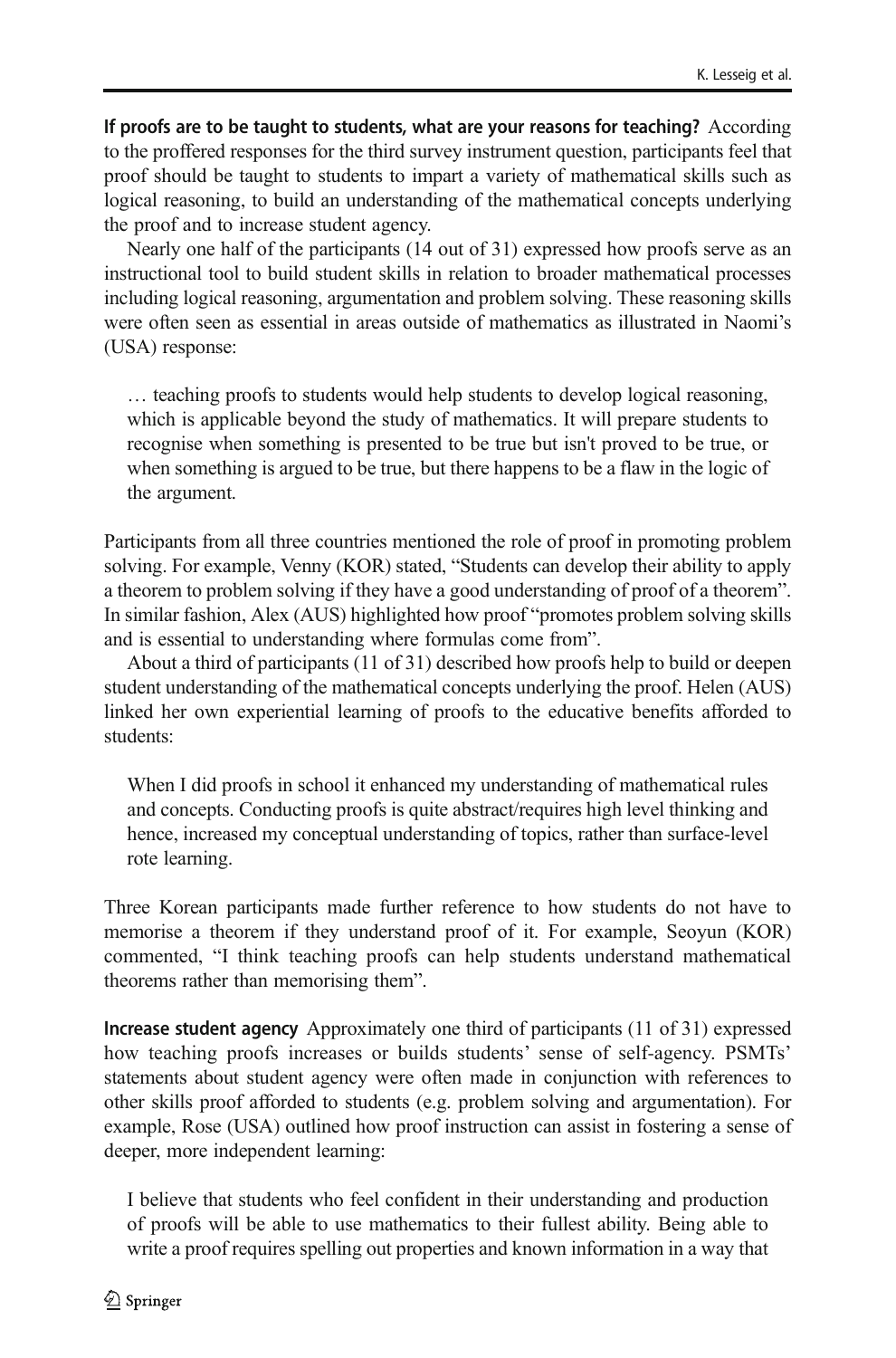allows a student to reach new conclusions. Students that understand proof can break free of memorisation and exercise agency in problem solving, which supports the ultimate goal of independent learning.

Similarly, Minju (KOR) claimed, "Learning proofs would prevent students from learning mathematics through rote problem solving, or formula memorisation".

What will be the constraints, if any, on teaching proofs? Most respondents asserted that proof is a difficult topic, skill or body of knowledge to teach. Participants also spoke of the heavy time investment and the curriculum as constraints for teaching proof.

Participants invariably mentioned how proofs are difficult for students to learn. Learner-centred constraints focussed on a perceived inability for adolescents to reason due to insufficient mathematical knowledge or the abstract nature of proof in general. This response from Yongjun (KOR) is typical of those in which PSMTs expressed concern over students' mathematical content knowledge: "When we prove any proposition, we should use the theorems that have already been proven. However, it is often the case that students do not know well the already proven theorems". Participants also questioned the developmental appropriateness of teaching proof to secondary students. In these responses, PSMTs spoke more generally about how proof itself was too abstract for adolescents or commented that proof teaching was constrained by "students' abilities and the language surrounding proof" (Julie, AUS).

Participants also spoke of the considerable time required to teach proofs properly to students. PSMTs voiced concerns over whether there was enough time "for students to learn proofs faithfully" (Hyojin, KOR). Entwined within these statements were some of the previously mentioned complexities of teaching proof, such as limitations in student prior knowledge and the inherent abstractness of proof. Helen (AUS) commented, "Many students do not grasp them conceptually very well so [teaching proofs] may be time-consuming, or may lower students' self-esteem on a topic".

## Part II—PSMTs' evaluations of student-generated proofs

The purpose of Part II in the survey instrument was to determine the extent to which PSMTs felt that 10 student-generated arguments constituted a proof, and to ascertain what features of proof PSMTs attended to when making that determination. Across all of the arguments, the most common comments were that these arguments proved the statement in general were based on accepted statements or theorems, and followed a logical structure. To a lesser degree, PSMTs argued (in the affirmative or the negative) that the proofs were valid, used multiple representations, were easy to follow or understand and contained all of the steps.

We discuss these findings according to three themes that resonate with previous literature and are particularly relevant to knowledge for teaching proof: PSMTs' understanding of generality; the interpretation and acceptance of non-symbolic arguments; and additional characteristics that support student learning. Results of the acceptance rate, whether each of the 10 student-generated arguments is a proof or not, are displayed in Table [6](#page-17-0).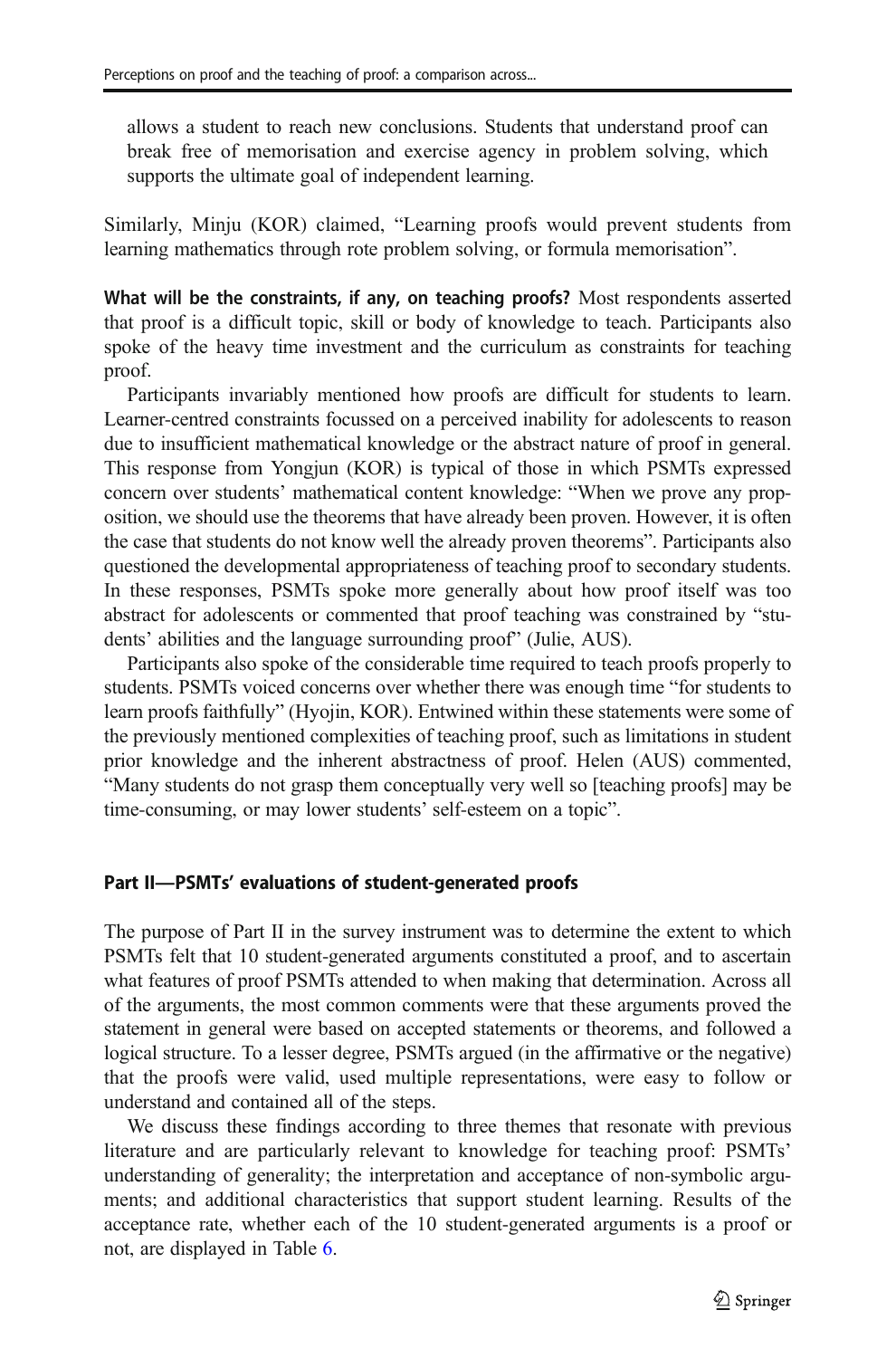|        |                |          |          |          |                |                |                |    | AUS Yes US Yes KOR Yes Total Yes AUS No US No KOR No Total No Percent Yes |
|--------|----------------|----------|----------|----------|----------------|----------------|----------------|----|---------------------------------------------------------------------------|
| Andrew | $\overline{2}$ | 4        | 2        | 8        | 6              | 6              | 10             | 22 | 27                                                                        |
| Mark   | 8              | 8        | 12       | 28       | $\mathbf{0}$   | 2              | $\mathbf{0}$   | 2  | 93                                                                        |
| Jane   |                |          | 8        | 16       |                | 3              | $\overline{4}$ | 14 | 53                                                                        |
| Minna  | 5              | 4        | 3        | 12       | 2              | 6              | 9              | 17 | 41                                                                        |
| Kelly  | 3              | 5        | 3        | 11       | 4              | 3              | 9              | 16 | 41                                                                        |
| Jisoo  | 3              | 7        | 8        | 18       | $\overline{4}$ |                | $\overline{4}$ | 9  | 67                                                                        |
| Anny   | 3              | 3        | 6        | 12       | 2              | $\mathfrak{D}$ | 6              | 10 | 55                                                                        |
| Zack   | $\Omega$       | $\Omega$ | $\Omega$ | $\Omega$ | 5              | 5              | 11             | 21 | $\Omega$                                                                  |
| Amy    | $\overline{c}$ |          | 5        | 8        | 3              | 3              | 7              | 13 | 38                                                                        |
| Beth   | 4              | 3        | 11       | 18       |                |                |                | 3  | 86                                                                        |

<span id="page-17-0"></span>Table 6 Participants' evaluations of student-generated arguments

Generality PSMTs attended to whether (or not) arguments considered the general case in nearly 30% of their evaluations. The ways in which PSMTs' considered generality are best illustrated in their responses to the set of three arguments concerning the sum of the angles of a triangle from Andrew, Mark and Jane and to Minna's divisibility argument. About two thirds (22 of 30) of all participants indicated that Andrew's argument, which involved tearing the corners off triangles and putting them together to form a straight line, did not constitute a proof. The most common reason given was that the argument rested on only three specific cases, and therefore lacked generality for all triangles. In contrast, participants indicating that Andrew's argument did constitute a proof tended to make this assertion on the basis that it covered all cases—and subsequently, these were also characterised by generality. For example, Grant (AUS) concluded that Andrew's argument "shows that for all cases of triangles (obtuse, right, acute) the sum of the angles equals 180 degrees. Perhaps this needed to be stated in the proof, that these three types of triangles cover all the possible cases".

An overwhelming number of participants (28 of 30) agreed that Mark's argument was a proof. The most common rationale was that this argument demonstrated generality, as illustrated in Rose's (USA) comments:

This proof relies on the fact that 'any triangle' has a base, and that we can always draw a line that is parallel to the base that goes through the third point of the triangle. This is true of all triangles, and the rest of the proof follows from proven theorems or facts about parallel lines and angles. Thus I believe this is a proof of the statement because its procedure is generalisable to 'any triangle'.

Participants appeared divided as to whether Jane's argument constituted a proof (16 = Yes, 14 = No). Participants who did consider Jane's argument a proof highlighted how the reasoning could apply to many other cases. While fewer PSMTs judged Jane's argument as not a proof, the reasons for non-acceptance were most often associated with clarity, as some PSMTs were unable to follow the argument.

Participants also appeared divided as to whether Minna's *Divisibility* argument constituted a proof  $(12 = Yes, 17 = No)$ . Those who agreed that Minna's working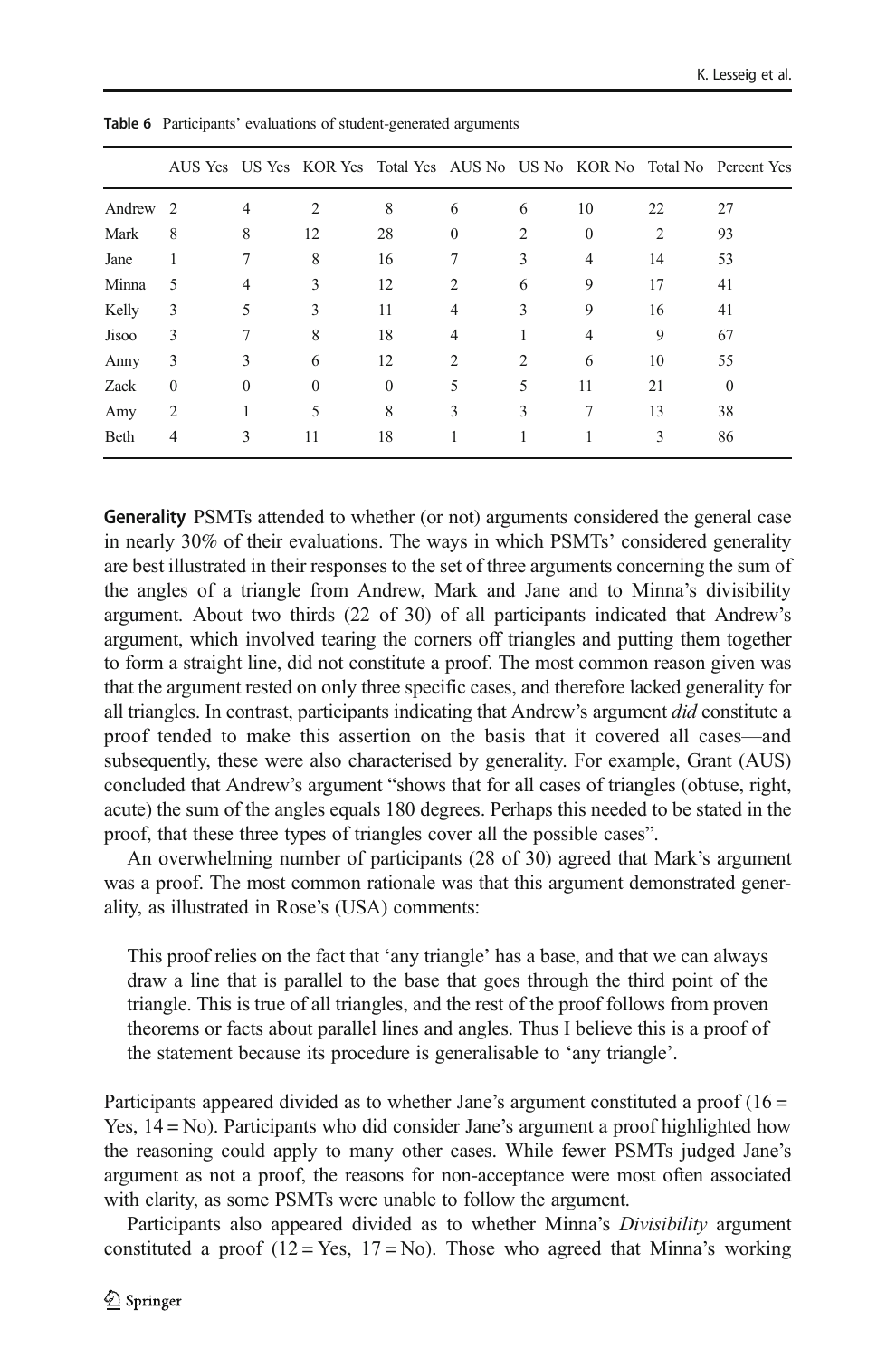through a specific example (i.e. using 756 to demonstrate that if the sum of the digits of a number is divisible by 3, then the number itself is divisible by 3) was a proof commented chiefly on the generality of the argument. This response from Changwoo (KOR) was typical, "Although it is a proof with a specific number, it is generally verifiable in the same way for all numbers". Participants avowing that Minna's argument did not constitute a proof stated that it lacked generality and that errors were made in mathematical reasoning. For instance, Helen (AUS) highlighted that "It was explained with one specific example and did not use universal terms that related to all situations (e.g.  $n$  and  $m$ )". Difficulties PSMTs had in determining whether Minna had provided a valid, general, proof lead into our next theme related to the ability to interpret or accept non-symbolic arguments.

Interpretation and acceptance of non-symbolic arguments Participants were quite divided in their acceptance of two non-symbolic arguments provided in the survey instrument, Minna's generic example proof discussed above (Mason and Pimm [1984](#page-26-0)) and Kelly's Infinite Series proof. Only 41% of PSMTs accepted these two arguments as proofs, and Korean participants were even less likely to adjudge in the affirmative (only 25% in each case).

Approximately 60% of PSMTs concluded that Kelly's pictorial argument for the sum of an infinite series did not constitute a proof. The chief reasons in this case included a lack of logical reasoning, explanation or theorems rather than a lack of generality. For example, Seoyun (KOR) commented, "There is a lack of explanation as to how the picture is drawn, and the statement that the picture proves the conclusion seems to be lacking. Other participants expressed how the stand-alone use of a visual representation did not provide a compelling or convincing argument:

This visual proof does not convince me because I imagine zooming in on the upper right corner forever. Although it will appear to fill up an area (approach a value) of 1, I can forever zoom in and the square remains incomplete (Rose, USA).

PSMTs who agreed that Kelly's argument constituted a proof tended to do so with some scepticism. For instance, Helen (AUS) suggested that although the argument ostensibly is clear and logical, it suffered from a lack of explanation, "This makes sense and is clear. However, I am not sure about the use of no words. Also doesn't use any rules to explain it".

## Part III—PSMTs' selection of proofs to use in teaching

Our intent in Part III of the survey instrument was to identify features of proof that PSMTs attend to when deciding which arguments to present in a classroom. Our analysis revealed that PSMTs not only valued arguments that were valid proofs (i.e. correct), but also considered other pedagogical features such as whether the proof was clear, accessible to students, and might support student learning. The mode of representation and clarity of the argument were the two most commonly mentioned characteristics upon which PSMTs based their decisions, evidenced in approximately 15 and 25%, respectively, of the responses.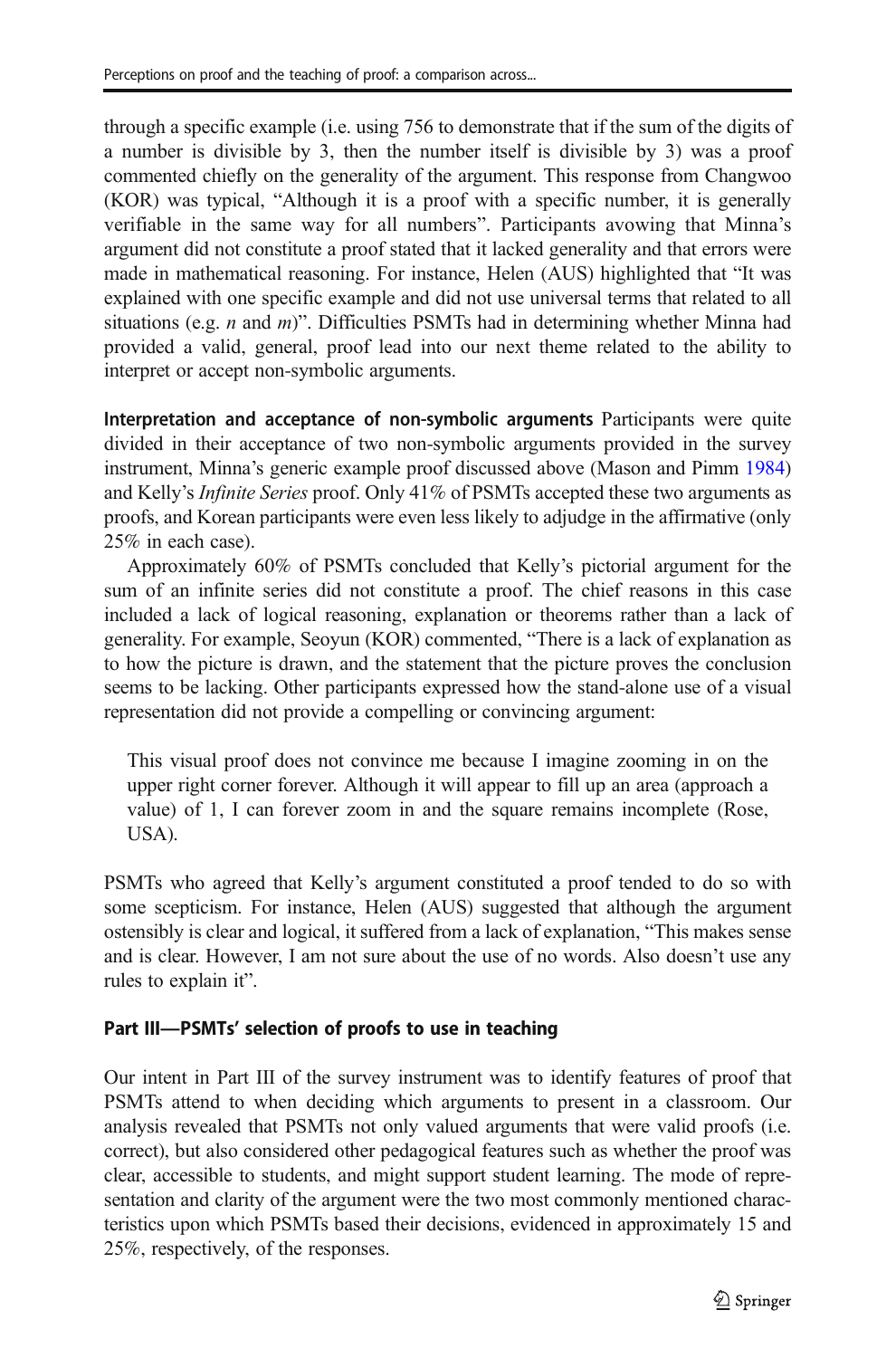Mode of representation PSMTs from all three countries noted how specific representations such as visual arguments and formulas would benefit student learning. For example, when choosing arguments for the sum of angles, Cole (AUS) noted how Andrew's visual method, "would work best to initially demonstrate the reasoning to all levels of student ability", and that Mark's answer "would be used to extend students' thinking". Helen and Daeun similarly saw value in presenting more than one of the infinite series arguments:

I think both methods [Kelly and Jisoo's] could be useful because it is good to see things visually and also through working. There are multiple ways to do proofs and students may benefit from being taught both ways (Helen, AUS).

Kelly's argument is a visualised proof that it has an advantage of understanding easily at a glance, and Jisoo's argument is clearly understood as a proof through using formula (Daeun, KOR).

Statements about it being important for students to see different ways of thinking and proving, as demonstrated in Helen's response, were fairly common.

Clarity and accessibility of the argument PSMTs also valued arguments that were simple and easy to follow. This was mostly evidenced in general comments about how a particular argument was "easy to understand intuitively" or "not too complicated". However, PSMTs sometimes expanded on the importance of clarity or simplicity to consider whether students themselves would be able to make sense of the argument. The need for proofs to be accessible was expressed in Cole's rationale above that Andrew's method would demonstrate reasoning "to all levels of student ability" and in Lana's response below.

Andrew's answer is accessible and provides the opportunity to explore many possible cases. Have each student make their own triangle and recreate Andrew's proof by tearing them up. With some scaffolding, Mark's proof can be accessible to students as well, but care must be taken in identifying the alternate interior angles (Lana, USA).

Other responses related to access included those in which PSMTs speculated on the background knowledge and experiences of their (future) students. Hyonsu (KOR) chose Mark's argument for the triangle sum because "I think Mark's argument is most helpful because it would be familiar for students to use the properties of the alternate angles in parallel lines". Alternatively when talking about the arguments for the infinite series, Lana (USA) responded that while both Jisoo and Kelly's arguments would be helpful to a group of students working on infinite geometric sequences, she would "exercise caution in Jisoo's argument", reasoning that "It is a valid proof, but student understandings of geometric series can make his proof confusing". Statements like this, while not widespread, indicated how some PSMTs attended to developmental aspects of proof—a key component of pedagogical knowledge for teaching proof (Lesseig [2016](#page-26-0)).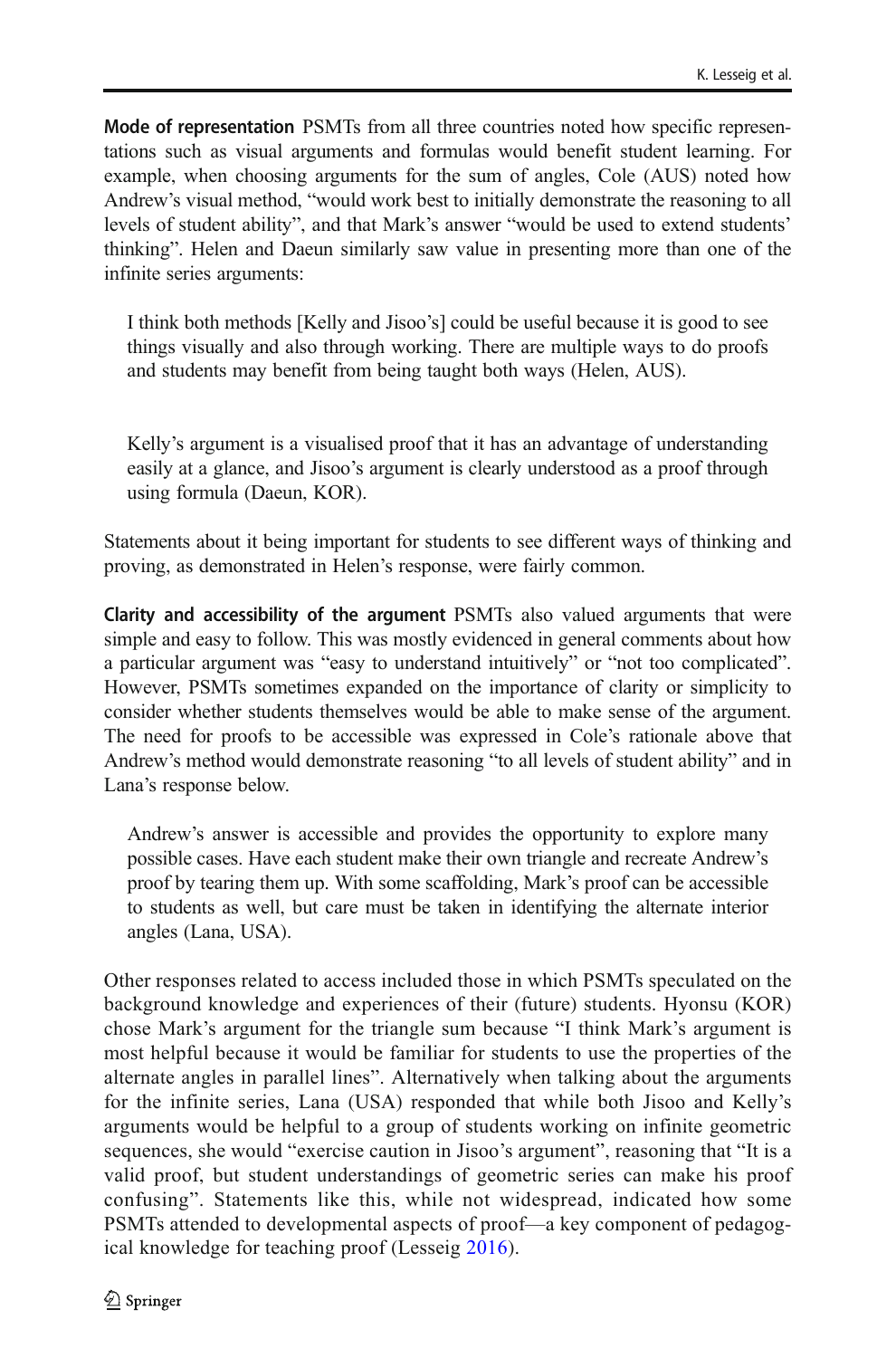Additional characteristics Although 10% of PSMTs responses specifically attended to the correctness of the argument, this did not mean that PSMTs would only present arguments they felt constituted valid proofs. In fact, Walter (USA) reasoned that it would be valuable to show Amy's argument for the toothpick problem even though he did not consider it a proof "because it showed the steps Amy took but not why it works". Walter's rationale was that "It's still good to see some non-examples. Also, Amy's argument contains some good mathematical ideas that the class could draw upon together". Changwoo (KOR) also stated that "Jisoo's argument is a valid proof, and Kelly's argument (though not a proof) has the advantage that students can approach it intuitively". Finally, despite the fact that generality and logic were common features, PSMTs from all three countries attended to when evaluating proofs in Part II, only the Australian and Korean PSMTs made these characteristics explicit in their responses in Part III. Julie's (AUS) choice to share Mark's argument demonstrates how these two characteristics were often intertwined: "Andrew's argument was too simple in only using one triangle and Jane's argument was too complicated. Mark's deduces the proof in an easy to follow and logical manner".

Korean PSMTs who paid attention to the logic and generality in their responses in Part III showed a tendency to consider students' understanding together. They stated that it is necessary for proofs learning that students experience both intuitively understandable arguments and logical arguments. For example, in considering which infinite series arguments to present to students, Yongjun (KOR) commented, "After students intuitively understand the results through Kelly's argument, it would be good to prove the logical validity of the results through Jisoo's argument".

## **Discussion**

This research had two specific aims. The first aim was to investigate how PSMTs in the USA, Australia and South Korea perceived the purpose of proof in the context of secondary mathematics teaching and learning. The second aim was to determine what characteristics of proof PSMTs centralise in their evaluations of proofs. A discussion of the findings for each aim is offered below.

## PSMTs' perceptions of the purpose of proof in secondary mathematics teaching and learning

PSMTs from all three countries emphasised the verification role of proof, describing proof as the means for establishing mathematical truth and demonstrating that a result is true beyond a reasonable doubt. According to previous research (e.g. Knuth [2002a;](#page-25-0) Varghese [2009\)](#page-26-0), this dominant view of proof has the potential to limit teachers' perspectives on when and how proof should be used in a secondary mathematics context. In our study, however, such a view was not considered a deficit but rather as a common starting point. To illustrate, a number of PSMTs also acknowledged the explanatory role of proof (Hanna [2000\)](#page-25-0) and recognised proving as a venue for students both to build and communicate understanding. Explicitly discussing verification and explanation as complementary roles of proof with preservice teachers (Bleiler-Baxter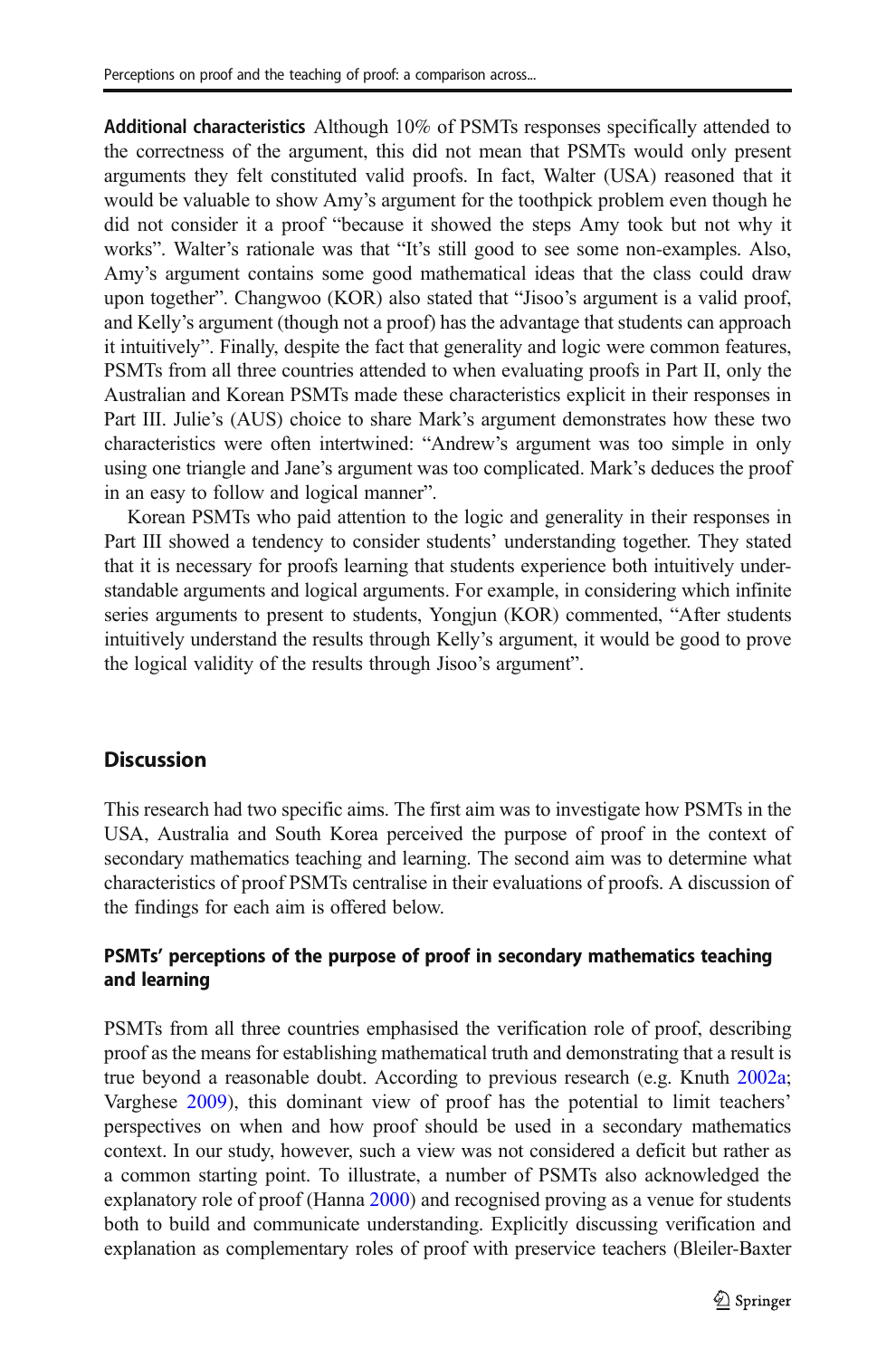and Pair [2017\)](#page-25-0) might broaden PSMTs' views of proof and their ability to integrate proof more consistently into their future teaching.

When responding directly to questions about critical features that make an argument a proof, fewer than 20% of PSMTs made reference to the fact that a proof must be general—one of four essential understandings comprising CCK for proof teaching. However, the majority of PSMTs were able to recognise generality as a necessary component when evaluating proofs in Part II of the survey instrument. Furthermore, in their evaluations, PSMTs demonstrated a robust understanding of proof from a mathematical perspective, and made explicit statements that examples did not constitute proof. This understanding is particularly notable in light of prior research documenting students and preservice teachers' acceptance of empirical arguments as proof (Harel and Sowder [2007](#page-25-0); Simon and Blume [1996;](#page-26-0) Stylianides and Stylianides [2009\)](#page-26-0).

While survey instrument responses to Part I generally conveyed a degree of accord across the three countries, there were some key differences worth highlighting. For instance, over half of the Australian and US participants stated that proofs serve to establish an axiomatic system or assist in the formalisation of mathematical knowledge. However, none of the Korean participants mentioned systemisation. There are two possible reasons why Korean PSMTs did not mention systematisation as a purpose of proof. First, Korean PSMTs are trained in a Department of Mathematics Education within a College of Education and as a result take on a teacher perspective from the beginning. Although Korean PSMTs have learned a great deal of upper-level mathematics and are exposed to proofs in the College of Education, they seem to look at proof in an educational context rather than a mathematical context. Second, Korean PSMTs learned proofs for the first time in Year 8 when they were junior high school students. The mathematics textbook they used provided this definition: "A proof is to verify the truth of a certain proposition by using definitions or true statements which are already known, not by using experiment or measurement" (Jung et al. [2011,](#page-25-0) p. 198). In this definition, the purpose of proof is to justify the truth of a proposition. It therefore makes sense that Korean PSMTs predominantly mentioned verification as the purpose of proof.

A lack of pre-requisite student knowledge and insufficient allocations of time were prominently identified as constraints for teaching proofs by PSMTs in all countries. In addition to claims that insufficient student knowledge impedes effective teaching of proofs, participants commonly asserted that proofs are complex to learn and questioned the developmental appropriateness of teaching proofs to adolescent learners. This finding aligns with the work of Bergqvist ([2005](#page-25-0)), whose results indicated that teachers tended to underestimate students' reasoning levels, and that teachers believed that only a small group of students could use higher-level reasoning in mathematics. In a similar vein, Varghese [\(2009\)](#page-26-0) found that while PSMTs acknowledged that learning proof could improve students' problem-solving ability and logical reasoning skills, they generally deemed teaching proofs as a waste of time.

Across all countries, assertions of proofs requiring considerable time to teach well were often tied to statements of student prior knowledge. Despite these cultural similarities, there were two distinct differences espoused by Korean participants compared to their Australian and US counterparts. First, only the Korean participants mentioned student interest as a teaching constraint. From a Korean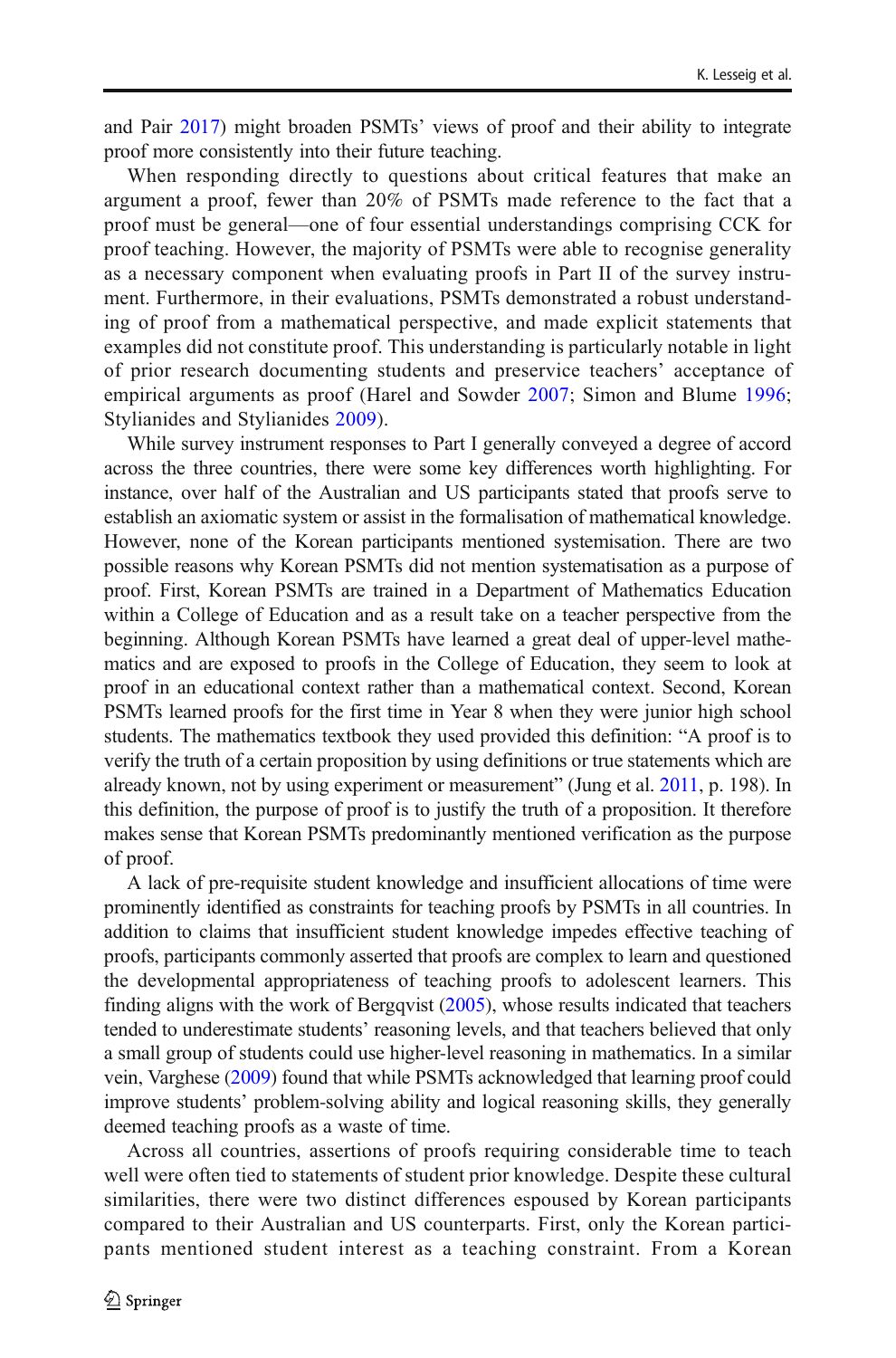perspective, this is a significant point as it highlights how the PSMTs may be attending to emotional aspects of proof learning. To amplify this finding from a cultural perspective, Korean students have shown a very high level of mathematical achievement in international student assessments such as TIMSS and PISA. However, Korean students showed a very low index in emotional aspects, including interest in mathematics learning, and displayed negative attitudes toward mathematics. Students' low interest in mathematics has been recognised as an important issue to be addressed nationwide in Korea. It seems that Korean PSMTs are well aware of Korean students' low interest in mathematics as a social issue. Second, curriculum is not mentioned as a teaching constraint by Korean PSMTs. Korean PSMTs learned many proofs when they were in junior high school. Contrary to the PSMTs in this study, current Korean students do not learn proofs in junior high school due to the weakening of proof in the Korean mathematics curriculum since 2009. As such, the mathematics curriculum in Korea has become a stumbling block to teaching proof. However, Korean PSMTs are not aware of these changes, and therefore, unlike PSMTs in the USA or Australia, they do not refer to the curriculum as a constraint on teaching proofs. PSMTs from Australia and the USA are not necessarily aware of the curriculum they will be expected to teach. However, PSMTs in both countries may be influenced by years of exposure to an assessment-driven culture imbued with messages that content (e.g. memorising formulas and following procedures) matters more than exercising proof and rea-soning techniques (Ginsburg et al. [2009;](#page-25-0) Weiss et al. [2003\)](#page-26-0).

#### Central characteristics of PSMTs' proof evaluations

The characteristics PSMTs attended to when evaluating arguments did not necessarily map directly onto those characteristics PSMTs used when deciding which proofs they might present to students. For instance, when asked to identify necessary components of a proof in Part I of the survey instrument, PSMTs focused on the requirement that proofs be based on established facts and follow a logical progression, and subsequently included statements about the logical structure or use of theorems in their rationales for the acceptance (or not) of the student-generated arguments as proof in Part II, thus demonstrating a clear alignment. In contrast, nearly 30% of PSMTs' proof evaluations attended to whether arguments considered the general case, whereas in Part I generality was mentioned by less than 20% of participants. Responses to Part III also indicated the value PSMTs place on using multiple representations to make proofs more accessible to a range of students, characteristics not mentioned in the initial proof evaluations. Differences across survey instrument sections highlight the importance of considering PSMTs' actions across multiple settings. From a research perspective, these findings suggest that measures of PSMTs' proof conceptions should be situated in teaching tasks (Steele and Rogers [2012\)](#page-26-0).

Additionally, the researchers noted that merely knowing that a proof must be general was not necessarily sufficient, as PSMTs had different interpretations of what constituted generality. This finding was most evident in PSMTs' assessment of two "nontraditional" arguments included in the survey instrument, one a visual argument, and the other a generic example proof (Karunakaran et al. [2014;](#page-25-0) Mason and Pimm [1984\)](#page-26-0). This finding aligns with the work of Inglis and Alcock ([2012](#page-25-0)) who not only concluded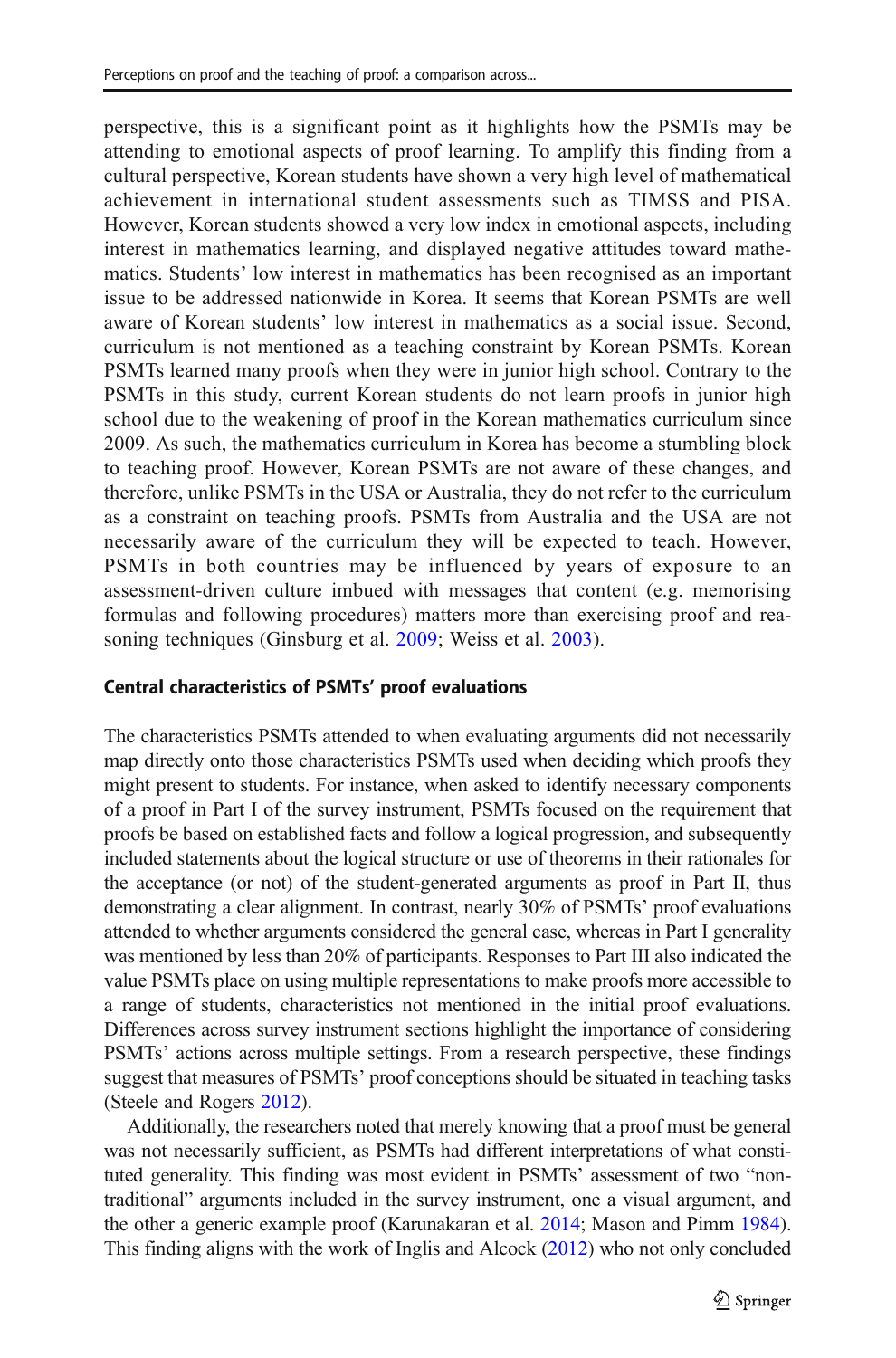that mathematicians' standards of proof validity differ, but also questioned whether students are receiving a consistent message about what constitutes a valid proof. Given their accessibility to students, visual arguments and generic example proofs have the potential to "bridge the gap" from empirical toward more deductive modes of argumentation (Karunakaran et al. [2014\)](#page-25-0). Thus, the researchers contend that increasing PSMTs' proficiency with constructing and assessing generic example proofs and visual arguments is an important step toward enhancing the role of proof in secondary mathematics classrooms.

#### Limitations

There were at least two limitations for the findings of this pilot study. First, there was a relatively small number of participants  $(n = 34)$  involved across the three different contexts which delimited the generalisability of the results. Nevertheless, and especially given the paucity of related research in the literature base, the findings of this pilot study are valuable insomuch as preliminary claims about PSMTs and proof education across those contexts can be made. Furthermore, the study facilitated a demonstration of the utility of the survey instrument within a context of preservice teacher training. Second, the authors acknowledge that the design of the study did not allow any claims to be made about PSMTs' instructional practice in regard to proof (i.e. there were no opportunities to observe participants teaching proofs in classrooms, or interacting with students). Despite this acknowledgement, we claim that the type(s) of proof knowledge PSMTs possess and how teachers hold that knowledge determines to a large extent the nature of proof instruction and the opportunities they will be able to provide students. For instance, we contend that if PSMTs are unsure about the status of visual proofs, they are less likely to promote multiple argument representations to a class of secondary students. Conversely, those PSMTs who are able to recognise the features of proof that make it general will be better positioned to help students transition from empirical reasoning to deductive proof.

## Conclusion

This pilot study investigated how PSMTs in the USA, Australia and South Korea conceived of proof and proof teaching. Our study revealed striking similarities in proof understandings and characteristics of proof PSMTs in the three countries attended to in their evaluations of student-generated proofs. Our hope is that this study might inform further research and practice regarding the preparation of secondary mathematics teachers. First, we encourage teacher educators to design content and activities that build on PSMTs' strengths and enable PSMTs to productively coordinate disciplinary components of proof (most often learned in mathematics content courses) with pedagogical knowledge of proof, such as developmentally appropriate representations. Secondly, our findings related to possible cultural differences (e.g. Korean PSMTs' concern over maintaining student interest in mathematics) might lay the foundation for future cross-country comparative studies.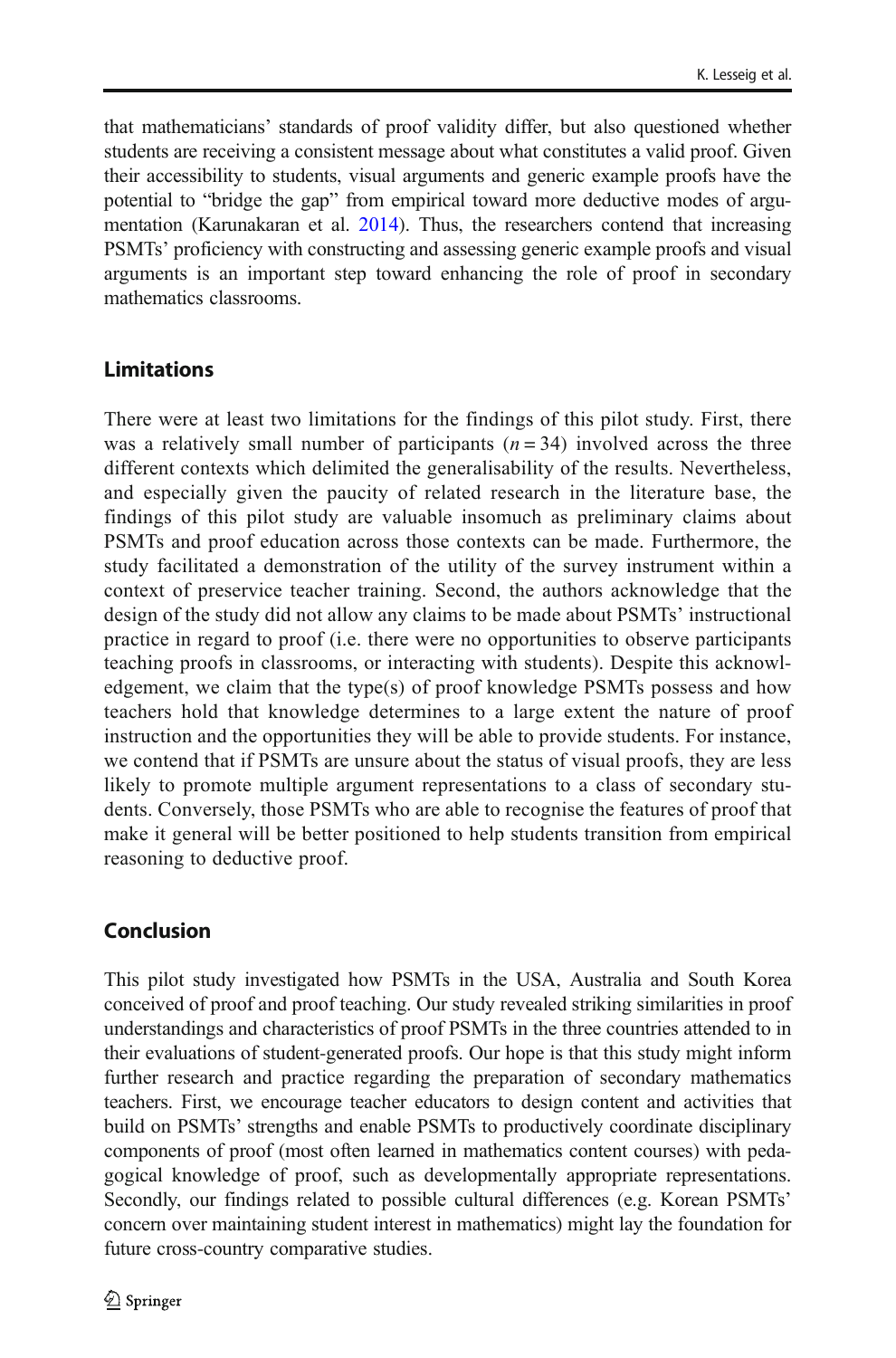# <span id="page-24-0"></span>Appendix 1

|          | Main questions                                                                                                                                                                                                                                                                                                                                                                          | Sub-questions                                                                                                                                           |
|----------|-----------------------------------------------------------------------------------------------------------------------------------------------------------------------------------------------------------------------------------------------------------------------------------------------------------------------------------------------------------------------------------------|---------------------------------------------------------------------------------------------------------------------------------------------------------|
| Part I   | What purpose(s) does proof serve in<br>mathematics?<br>What makes an argument proof?<br>Do you think that proof should be taught to<br>students?<br>If proof is to be taught to students, what are your<br>reasons for teaching proof?<br>To what degree will you plan lessons for fostering<br>students' proof ability?<br>What will be the constraints, if any, on teaching<br>proof? | Likert of agreement: strongly agree, agree,<br>disagree, strongly disagree<br>Likert of frequency: all the time, frequently,<br>when opp. arise, rarely |
| Part IIa | Evaluate 3 student arguments attempting to<br>prove: The sum of the angles in any triangle is<br>180 degrees.                                                                                                                                                                                                                                                                           | Is Andrew/Mark/Jane's argument a proof? Y or<br>N. Please elaborate on why you said yes or<br>no (for each argument).                                   |
|          | Part IIIa Which of these arguments (if any) is most helpful<br>for a group of students working on the sum of<br>the angles in any triangle?                                                                                                                                                                                                                                             | Explain your answer.                                                                                                                                    |
| Part IIb | Evaluate 1 student argument attempting to prove:<br>If the sum of digits of a whole number is<br>divisible by 3, then the number itself is<br>divisible by 3.                                                                                                                                                                                                                           | Is Minna's argument a proof? Y or N.<br>Please elaborate on why you said yes or no.                                                                     |
| Part IIc | Evaluate 2 student arguments attempting to<br>prove:<br>$12 + 14 + 18 + \cdots = 1$                                                                                                                                                                                                                                                                                                     | Is Kelly/Jisoo's argument a proof? Y or N.                                                                                                              |
|          | Part IIIc Which of these arguments (if any) is most helpful<br>for a group of students working on infinite<br>geometric sequences and series?                                                                                                                                                                                                                                           | Please elaborate on why you said yes or no (for<br>each argument).<br>Explain your answer.                                                              |
| Part IId | Evaluate 2 student arguments attempting to<br>prove:<br>$x^{2} + ax = (x + a^{2})^{2} - (a^{2})^{2}$                                                                                                                                                                                                                                                                                    | Is Anny/Zack's argument a proof? Y or N.<br>Please elaborate on why you said yes or no (for<br>each argument).                                          |
|          | Part IIId Which of these arguments (if any) is most helpful<br>for a group of students working on the proof<br>problem?                                                                                                                                                                                                                                                                 | Explain your answer.                                                                                                                                    |
| Part IIe | Evaluate 2 student arguments attempting to<br>prove: $3n + 1$ can be used to represent the total<br>number of toothpicks needed to construct the<br>pattern for $n$ squares (connected, in a row).                                                                                                                                                                                      | Is Amy/Beth's argument a proof? Y or N.<br>Please elaborate on why you said yes or no (for<br>each argument).                                           |
|          | Part IIIe Which of these arguments (if any) is most helpful<br>for a group of students working on the proof<br>problem?                                                                                                                                                                                                                                                                 | Explain your answer.                                                                                                                                    |

Table 7 Questions for survey instrument Parts I, II and III

Publisher's note Springer Nature remains neutral with regard to jurisdictional claims in published maps and institutional affiliations.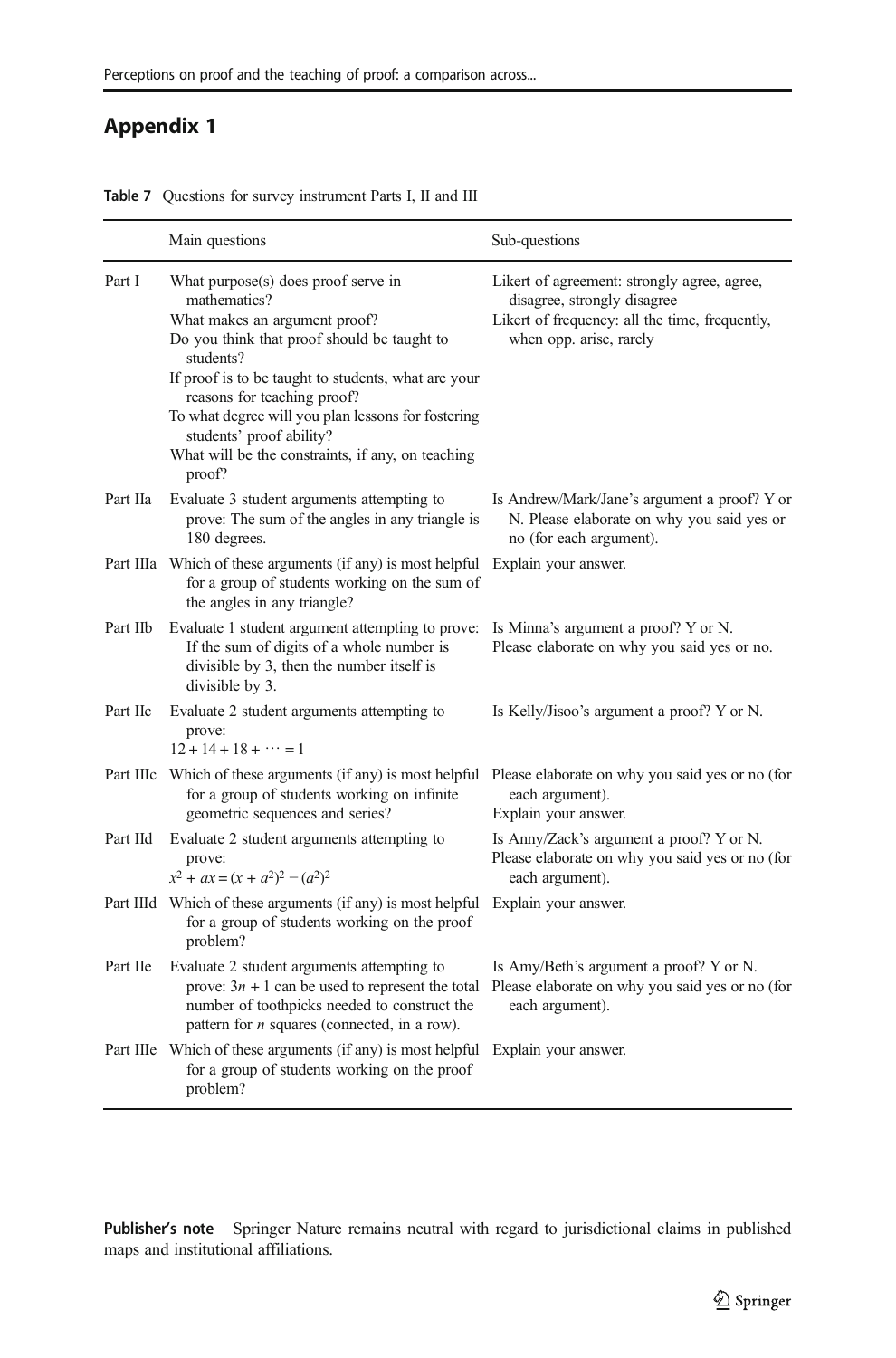## <span id="page-25-0"></span>References

- Adler, J., & Davis, Z. (2006). Opening another black box: Researching mathematics for teaching in mathematics teacher education. Journal for Research in Mathematics Education, 37, 270–296.
- Australian Curriculum and Reporting Authority [ACARA]. (2018a). General mathematics. Retrieved from [https://www.australiancurriculum.edu.au/senior-secondary-curriculum/mathematics/general](https://www.australiancurriculum.edu.au/senior-secondary-curriculum/mathematics/general-mathematics/?unit=Unit+1&unit=Unit+2&unit=Unit+3&unit=Unit+4)[mathematics/?unit=Unit+1&unit=Unit+2&unit=Unit+3&unit=Unit+4](https://www.australiancurriculum.edu.au/senior-secondary-curriculum/mathematics/general-mathematics/?unit=Unit+1&unit=Unit+2&unit=Unit+3&unit=Unit+4). Accessed 20 Dec 2018.
- Australian Curriculum and Reporting Authority [ACARA]. (2018b). Mathematical methods. Retrieved from [https://www.australiancurriculum.edu.au/senior-secondary-curriculum/mathematics/mathematical](https://www.australiancurriculum.edu.au/senior-secondary-curriculum/mathematics/mathematical-methods/?unit=Unit+1&unit=Unit+2&unit=Unit+3&unit=Unit+4)[methods/?unit=Unit+1&unit=Unit+2&unit=Unit+3&unit=Unit+4.](https://www.australiancurriculum.edu.au/senior-secondary-curriculum/mathematics/mathematical-methods/?unit=Unit+1&unit=Unit+2&unit=Unit+3&unit=Unit+4) Accessed 20 Dec 2018.
- Australian Curriculum and Reporting Authority [ACARA]. (2018c). Specialist mathematics. Retrieved from [https://www.australiancurriculum.edu.au/senior-secondary-curriculum/mathematics/specialist](https://www.australiancurriculum.edu.au/senior-secondary-curriculum/mathematics/specialist-mathematics/?unit=Unit+1&unit=Unit+2&unit=Unit+3&unit=Unit+4)[mathematics/?unit=Unit+1&unit=Unit+2&unit=Unit+3&unit=Unit+4](https://www.australiancurriculum.edu.au/senior-secondary-curriculum/mathematics/specialist-mathematics/?unit=Unit+1&unit=Unit+2&unit=Unit+3&unit=Unit+4). Accessed 20 Dec 2018.
- Baumert, J., Kunter, M., Blum, W., Brunner, M., Voss, T., Jordan, A., et al. (2010). Teachers' mathematical knowledge, cognitive activation in the classroom, and student progress. American Educational Research Journal, 47(1), 133–180. https://doi.org/10.3102/0002831209345157.
- Bergqvist, T. (2005). How students verify conjectures: teachers' expectations. Journal of Mathematics Teacher Education, 8, 171–191.
- Bieda, K. N. (2010). Enacting proof-related tasks in middle school mathematics: challenges and opportunities. Journal for Research in Mathematics Education, 41(4), 351–382.
- Bleiler, S. K., Thompson, D. R., & Krajčevski, M. (2014). Providing written feedback on students' mathematical arguments: proof validations of prospective secondary mathematics teachers. Journal of Mathematics Teacher Education, 17(2), 105–127.
- Bleiler-Baxter, S. K., & Pair, J. D. (2017). Engaging students in roles of proof. The Journal of Mathematical Behavior, 47, 16–34.
- Boyle, J. D., Bleiler, S. K., Yee, S. P., & Ko, Y. Y. (2015). Transforming perceptions of proof: a four-part instructional sequence. Mathematics Teacher Educator, 4(1), 32–70.
- Common Core State Standards Initiative (CCSSI). (2010). Common core state standards. Washington, DC: National Governors Association for Best Practices and Council of Chief State School Officers.
- de Villiers, M. (1990). The role and function of proof in mathematics. Pythagoras, 24, 17–24.
- Dickerson, D. S., & Doerr, H. M. (2014). High school mathematics teachers' perspectives on the purposes of mathematical proof in school mathematics. Mathematics Education Research Journal, 26(4), 711–733.
- Ellis, A. B., Bieda, K., & Knuth, E. J. (2012). Developing essential understanding of proof and proving for teaching mathematics in grades 9–12. Reston, VA: National Council of Teachers of Mathematics.
- Ginsburg, A., Leinwand, S., Noell, J., & Pollock, E. (2009). Reassessing US international mathematics performance: new findings from the 2003 TIMSS and PISA. Colección Digital Eudoxus, 22.
- Hanna, G. (1990). Some pedagogical aspects of proof. Interchange, 21(1), 6–13.

Hanna, G. (2000). Proof, explanation and exploration: an overview. Educational Studies in Mathematics, 44, 5–23.

- Hanna, G., & de Villiers, M. (2008). ICMI Study 19: proof and proving in mathematics education. ZDM: International Journal on Mathematics Education, 40(2), 329–336.
- Harel, G., & Sowder, L. (2007). Toward comprehensive perspectives on the learning and teaching of proof. In F. Lester (Ed.), Second handbook of research on mathematics teaching and learning (pp. 1–60). Reston: National Council of Teachers of Mathematics.
- Hill, H. C., Ball, D. L., & Schilling, S. G. (2008). Unpacking pedagogical content knowledge: Conceptualizing and measuring teachers' topic-specific knowledge of students. Journal for research in mathematics education, 39(4) 372–400.
- Inglis, M., & Alcock, L. (2012). Expert and novice approaches to reading mathematical proofs. Journal for Research in Mathematics Education, 43, 358–390.
- Inglis, M., Mejia-Ramos, J. P., Weber, K., & Alcock, L. (2013). On mathematicians' different standards when evaluating elementary proofs. Topics in Cognitive Science, 5(2), 270–282.
- Jung, S., Lee, J., Park, H., Hong, J., Seo, H., Park, B., & Kang, E. (2011). Junior high school mathematics 2. Seoul, Korea: Geomsung Publishing Company.
- Karunakaran, S., Freeburn, B., Konuk, N., & Arbaugh, F. (2014). Improving preservice secondary mathematics teachers' capability with generic example proofs. Mathematics. The Teacher Educator, 2(2), 158–170.
- Knuth, E. J. (2002a). Teachers' conceptions of proof in the context of secondary school mathematics. Journal of Mathematics Teacher Education, 5(1), 61–88.
- Knuth, E. J. (2002b). Secondary school mathematics teachers' conceptions of proof. Journal for Research in Mathematics Education, 33(5), 379–405.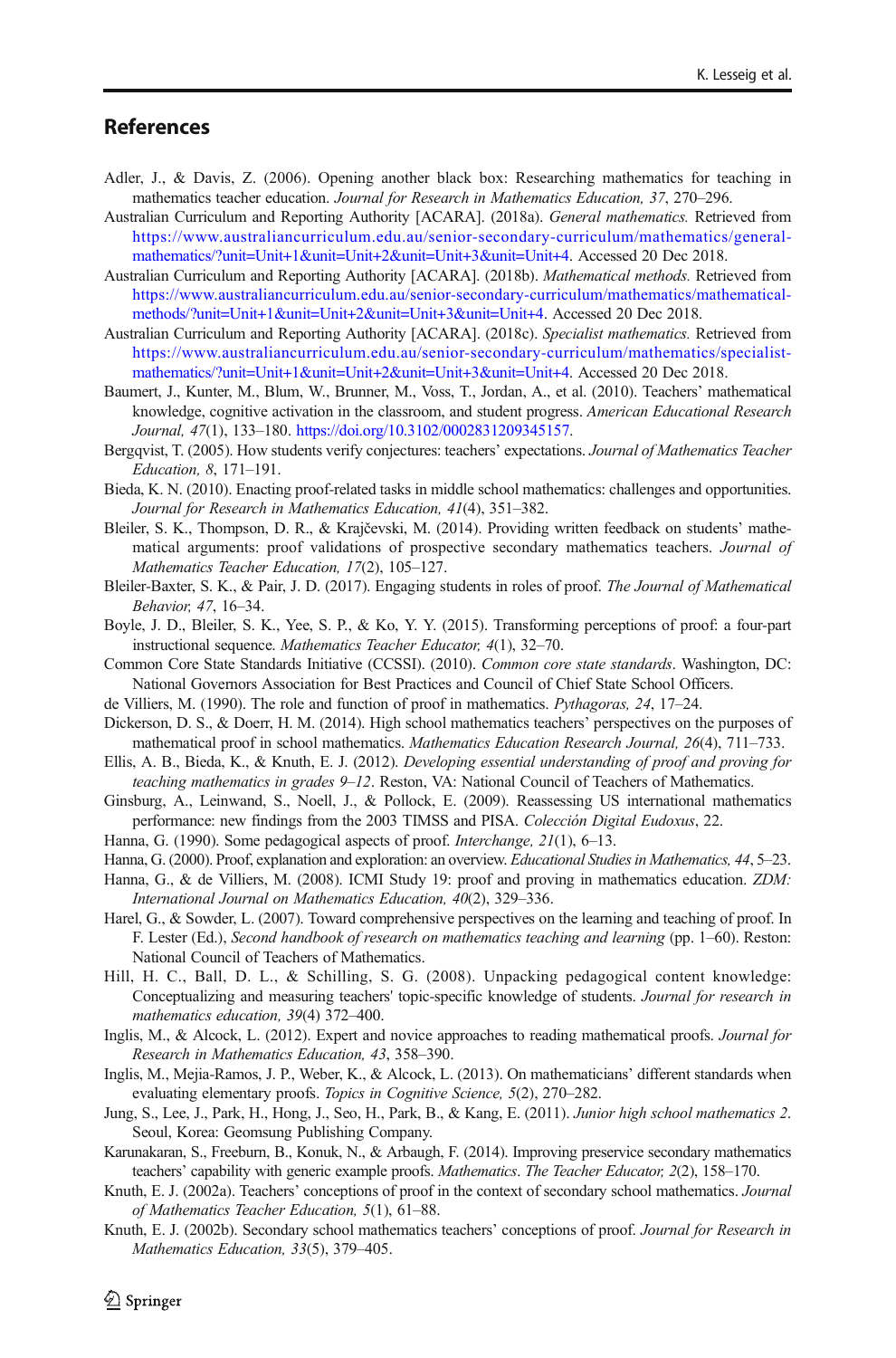- <span id="page-26-0"></span>Ko, Y. Y., & Knuth, E. J. (2013). Validating proofs and counterexamples across content domains: practices of importance for mathematics majors. Journal of Mathematical Behaviour, 32(1), 20–35.
- Kotelawala, U. (2009). A survey of teacher beliefs on proving. In F. Lin, F. Hsieh, G. Hanna, & M. de Villiers (Eds.), Proceedings of the ICMI Study 19 Conference: Proof and proving in mathematics education. Vol. 1, pp. 250-255. Taipei, Taiwan. National Taiwan Normal University: Department of Mathematics.
- Kotelawala, U. (2016). The status of proving among US secondary mathematics teachers. International Journal of Science and Mathematics Education, 14(6), 1113–1131.
- Lesseig, K. (2011). Mathematical knowledge for teaching proof. Unpublished Doctoral Dissertation, Oregon State University.
- Lesseig, K. (2016). Investigating mathematical knowledge for teaching proof in professional development. International Journal of Research in Education and Science, 2(2), 253–270.
- Mason, J., & Pimm, D. (1984). Generic examples: seeing the general in the particular. Educational Studies in Mathematics, 15(3), 277–289.
- Miller, D., Infante, N., & Weber, K. (2017). How mathematicians assign points to student proofs. The Journal of Mathematical Behavior, 49, 24–34.
- Ministry of Education, Culture, Sports, Science and Technology of Japan. (2008). Japan middle school course of study: mathematics. Tokyo, Japan: Ministry of Education, Culture, Sports, Science and Technology of Japan.
- Ministry of Education of Korea (2015). Korea Mathematics Curriculum. Seoul, Korea: Ministry of Education of Korea.
- Ministry of Education of the People's Republic of China. (2011). China compulsory education mathematics course standard. Shanghai, China: Ministry of Education of the People's Republic of China.
- Moore, R. C. (2016). Mathematics professors' evaluation of students' proofs: a complex teaching practice. International Journal of Research in Undergraduate Mathematics Education, 2(2), 246–278.
- National Council of Teachers of Mathematics [NCTM]. (2009). Focus in high school mathematics: reasoning and sense-making. Reston, VA: National Council of Teachers of Mathematics.
- Peressini, D., Borko, H., Romagnano, L., Knuth, E., & Willis, C. (2004). A conceptual framework for learning to teach secondary mathematics: A situative perspective. Educational Studies in Mathematics, 56(1), 67-96.
- Putnam, R.T., & Borko, H. (2000). What do new views of knowledge and thinking have to say about researchon teacher learning? Educational Researcher, 29(1), 4–15.
- Reid, D. A., & Knipping, C. (2010). Proof in mathematics education: research, learning and teaching. Roterdam, The Netherlands: Sense Publishers.
- Schwarz, B., Leung, I. K. C., Buccholtz, N., Kaiser, G., Stillman, G., Brown, J., & Vale, C. (2008). Future teachers' professional knowledge on argumentation and proof: a case study from three countries. ZDM-The International Journal on Mathematics Education, 40(5), 791–811.
- Simon, M. A., & Blume, G. W. (1996). Justification in the mathematics classroom: a study of prospective elementary teachers. The Journal of Mathematical Behavior, 15, 3–31.
- Steele, M. D., & Rogers, K. C. (2012). Relationships between mathematical knowledge for teaching and teaching practice: the case of proof. Journal of Mathematics Teacher Education, 15(2), 159–180.
- Stylianides, A. J., & Ball, D. L. (2008). Understanding and describing mathematical knowledge for teaching: knowledge about proof for engaging student in the activity of proving. Journal of Mathematics Teacher Education, 11(4), 307–332.
- Stylianides, A. J., & Stylianides, G. J. (2009). Proof constructions and evaluations. Educational Studies in Mathematics, 72, 237–253.
- Stylianou, D. A., Blanton, M. L., & Knuth, E. J. (2009). Teaching and learning proof across the grades: a K −16 perspective. New York, NY: Routledge.
- Tabach, M., Barkai, R., Tsamir, P., Tirosh, D., Dreyfus, T., & Levenson, E. (2010). Verbal justification-is it a proof? Secondary school teachers' perceptions. International Journal of Science and Mathematics Education, (8), 1071–1090.
- Tsamir, P., Tirosh, D., Dreyfus, T., Barkai, R., & Tabach, M. (2009). Should proof be minimal? Ms. T's evaluation of secondary school students' proofs. The Journal of Mathematical Behavior, 28(1), 58-67.
- Varghese, T. (2009). Secondary-level student teachers' conceptions of mathematical proof. Issues in the undergraduate mathematics preparation of school teachers: The Journal, Volume 1: Content knowledge. Retrieved from <http://www.k-12prep.math.ttu.edu/>. Accessed 15 Sept 2018.
- Weber, K. (2008). How mathematicians determine if an argument is a valid proof. Journal for Research in Mathematics Education, 39, 431–459.
- Weiss, I. R., Pasley, J. D., Smith, P. S., Banilower, E. R., & Heck, D. J. (2003). *Looking inside the classroom*. Chapel Hill, NC: Horizon Research Inc..